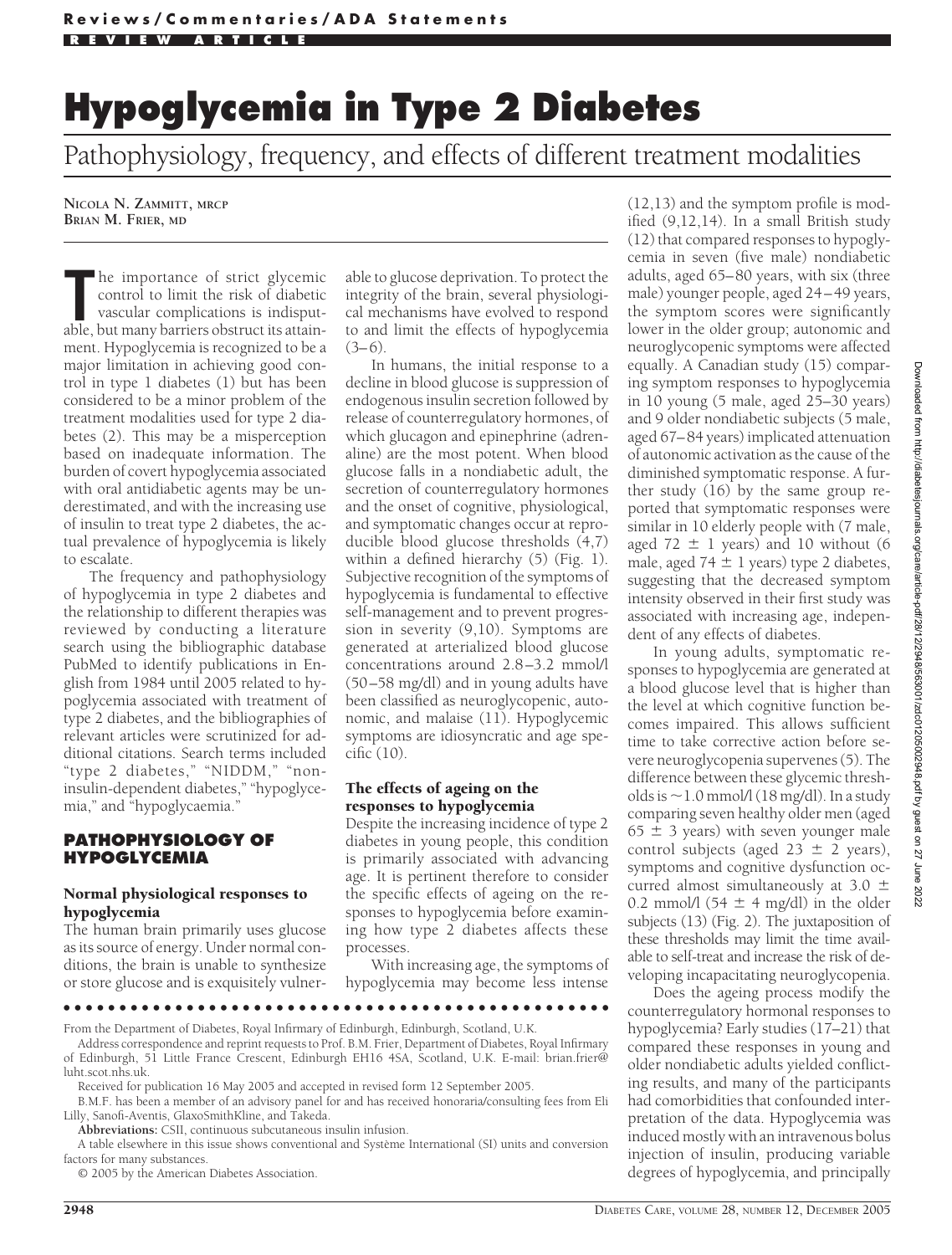

Figure 1—*Glycemic thresholds for secretion of counterregulatory hormones and onset of physiological, symptomatic, and cognitive changes in* response to hypoglycemia in the nondiabetic human. Reproduced from Frier and Fisher (8) in Hypoglycaemia in Clinical Diabetes. Reproduced with *permission of John Wiley and Sons, Chichester, U.K.*

examined cortisol and growth hormone responses (17–21), so these results are of limited value.

A modest attenuation of blood glucose recovery from hypoglycemia may occur in older nondiabetic adults, in whom the rise in plasma epinephrine is slower than in younger subjects (22). The glycemic thresholds for the secretory responses of glucagon and epinephrine to hypoglycemia occurred at a blood glucose of 3.3 mmol/l (59 mg/dl) in 10 young nondiabetic adults (5 male, aged 25–30 years) compared with 2.8 mmol/l (50 mg/dl) in 9 older adults (5 male, aged 67–84 years)  $(15)$ 

With advancing age, the magnitude of the counterregulatory response may be determined by the hypoglycemic nadir. In clamp studies comparing elderly and young nondiabetic subjects aged (means  $\pm$  SE) 65  $\pm$  1 and 24  $\pm$  1 years, respectively, the magnitude of the glucagon and epinephrine responses was lower in the elderly group during mild hypoglycemia (blood glucose 3.3 mmol/l; 59 mg/dl), but in both age-groups equivalence was achieved at a lower blood glucose (2.8 mmol/l; 50 mg/dl), indicating preservation of these responses to more profound hypoglycemia (23). The rate of insulin clearance from the circulation declines

with age (24–26), which may enhance the risk of hypoglycemia in elderly people.

If symptomatic and counteregulatory responses to hypoglycemia are modified by advancing age, it is not known at what age this occurs and whether the effects differ in male and female subjects. Considerable biological variability between individuals may occur in nondiabetic and diabetic adults with respect to the effects of ageing. This introduces a potentially confounding variable in studies of people with type 2 diabetes, which is not only a heterogeneous disorder but affects a wide age range. Few investigations of hypoglycemia in type 2 diabetes have taken age into account when designing studies and analyzing results, and few studies have included patients aged >70 years (Tables 1 and 2).

#### The effects of type 2 diabetes on the responses to hypoglycemia

Counterregulatory responses to hypoglycemia have been investigated less systematically in type 2 than in type 1 diabetes (1,27,28). Although various counterregulatory hormonal deficiencies have been described in type 2 diabetes, these were mostly mild, and epinephrine secretion was invariably preserved. Interpretation

of the early studies is limited by heterogeneity of study design (29), differences in blood glucose nadir between the diabetic and control groups (30,31), a lack of agematched control subjects (31), and the disparate methods used to induce hypoglycemia (30–35).

Three studies of counterregulatory responses to hypoglycemia in people with type 2 diabetes, treated with either diet or oral medication, have shown that counterregulatory hormonal release occurs at higher blood glucose levels than in nondiabetic control subjects (36,37) and people with type 1 diabetes (38). In one of these studies, the influence of glycemic control on the counterregulatory response to hypoglycemia was assessed in 11 subjects (9 male) with type 2 diabetes (aged  $56 \pm 7$  years), who were either diet treated or were taking sulfonylureas, and compared with 10 subjects (5 male) with type 1 diabetes (aged  $27 \pm 6$  years) and 2 nondiabetic control groups matched for age and body weight (38). Hypoglycemia was induced using a stepped glucose clamp. Counterregulatory hormones were secreted at higher blood glucose levels in the subjects with type 2 than in those with type 1 diabetes (Fig. 3). Two potential confounding factors in this study merit discussion. First, male sub-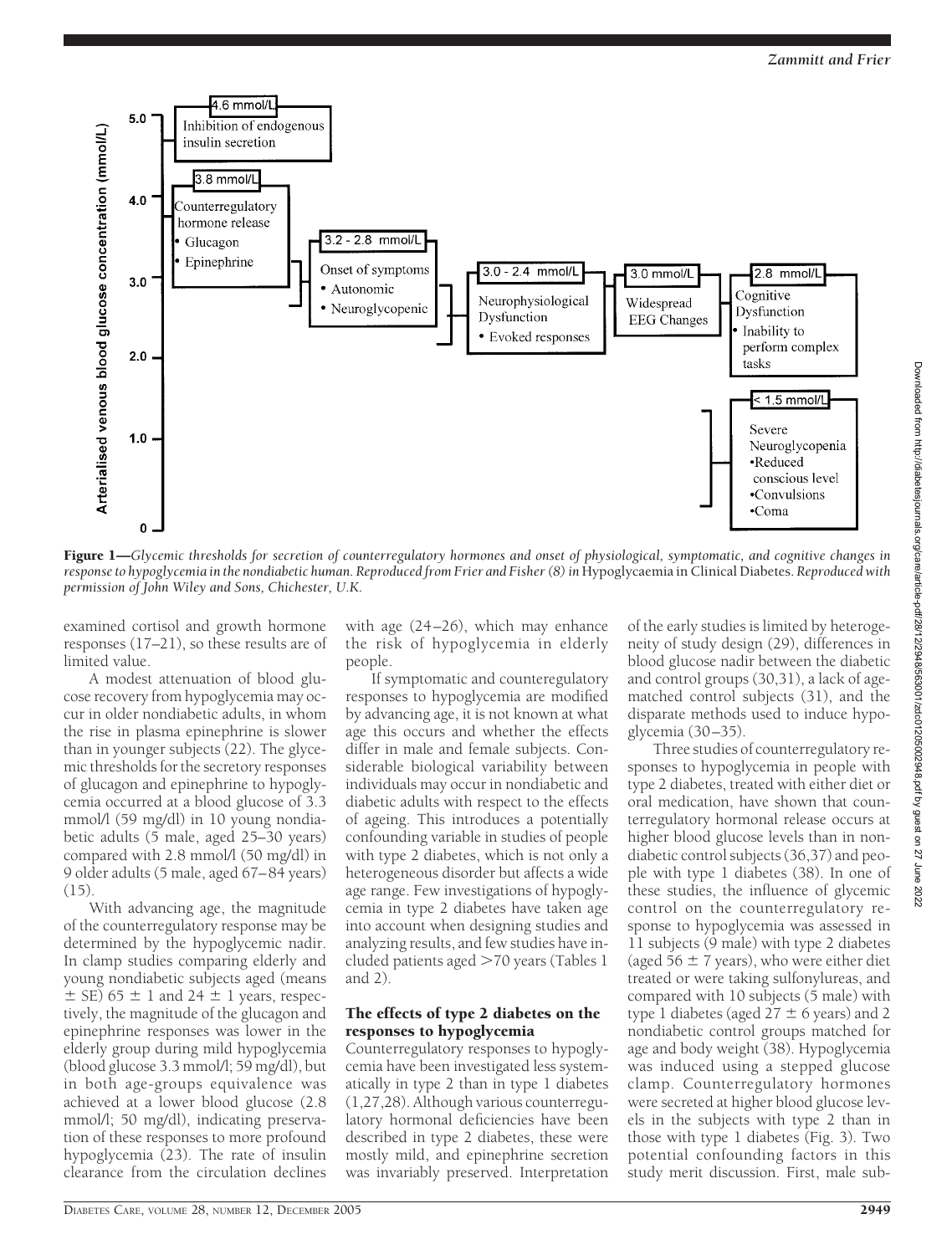|                                                     | Table 1—Epidemiological data on hypoglycemia in type 2 diabetes, expressed as incidence                                                                                                         |                                                                                                                              |                                                        |                                                                         |                                                             |
|-----------------------------------------------------|-------------------------------------------------------------------------------------------------------------------------------------------------------------------------------------------------|------------------------------------------------------------------------------------------------------------------------------|--------------------------------------------------------|-------------------------------------------------------------------------|-------------------------------------------------------------|
| Study                                               | VA CSDM, 1995 (ref. 74)                                                                                                                                                                         | Gurlek, Erbas, and Gedik,<br>1999 (ref. 78)*                                                                                 | Henderson et al., 2003<br>$(\text{ref. } 82)$          | Leese et al., 2003 (ref. 79)*                                           | Donnelly et al., 2005 (ref. 81)*                            |
| Design                                              | Prospective multicentre, randomized<br>clinical trial of standard vs.<br>intensive insulin regimen                                                                                              | Retrospective, medical<br>records examined                                                                                   | questionnaire<br>Retrospective                         | Population-based dataset<br>analysis                                    | Prospective                                                 |
| Subjects<br>n                                       | All have type 2 diabetes<br>150                                                                                                                                                                 | l insulin treated: 114 type 2<br>and 51 type 1 diabetic<br>165<br>$\overline{a}$                                             | All insulin-treated type 2<br>diabetic subjects<br>215 | Type 1 (69) and type 2 diabetic<br>subjects on sulfonylurea (22)<br>160 | 94 with type 1 diabetes; 173<br>with type 2 diabetes<br>267 |
| Age (years)<br>$HbA1$ $(\%)$<br>AIC $(%)$           | Conventional: 9.0%, intensive: 7.0%<br>$60 \pm 6$                                                                                                                                               | Not specified<br>subjects<br>$+10$<br>59                                                                                     | 68 (27-87)<br>$8.6 \pm 1.5$                            | mean 53.8 (50.8-56.9)<br>$7.85(7.57 - 8.14)$<br>or insulin (66)         | 66 (34-86)<br>$8.9 \pm 1.41$                                |
| Definition of severe<br>hypoglycemia<br>Duration    | loss of consciousness or seizure<br>Need for third party assistance or<br>$18-35$ months                                                                                                        | assistance and attendance<br>Need for third party<br>at hospital<br>3.3 years                                                | Need for third party<br>assistance<br>1 year           | Need for parenteral treatment<br>by emergency services<br>1 year        | Need for third party assistance<br>1 month                  |
| Oral antidiabetic<br>agents: all                    | NA                                                                                                                                                                                              | Ź                                                                                                                            | NA                                                     | MA                                                                      | MA                                                          |
| Oral antidiabetic<br>hypoglycemia<br>agents: severe | MA                                                                                                                                                                                              | Ź                                                                                                                            | $\sum_{i=1}^{n}$                                       | Sulfonylureas: 0.009 episodes/<br>patient/year; metformin:              | MA                                                          |
| hypoglycemia<br>Insulin: all                        | 1.5 (standard therapy) and 16.5<br>(intensive therapy)                                                                                                                                          | ž                                                                                                                            | <b>NS</b>                                              | 0.0005 episodes/patient/year                                            | 16.4                                                        |
| hypoglycemia<br>Insulin: severe                     | 0.02 events/patient/year                                                                                                                                                                        | 0.15 events/patient/year                                                                                                     | 0.28 events/patient/year                               | 0.12 events/patient/year (both<br>type 1 and type 2 diabetes)           | 0.35 events/patient/year                                    |
| hypoglycemia<br>Main criticisms                     | All male intensively managed group                                                                                                                                                              | underestimated as included<br>hypoglycemia; incidence<br>only events requiring<br>hospital admission<br>Only assessed severe | Recall bias for mild<br>hypoglycemia                   | requiring emergency service<br>Only assessed hypoglycemia               | Short duration                                              |
|                                                     | Data are means ± SD or median (range), unless otherwise indicated. NA, not applicable; VA CSDM, Veterans Affairs Cooperative Study in Type 2 Diabetes. *Only figures for type 2 diabetes given. |                                                                                                                              |                                                        |                                                                         |                                                             |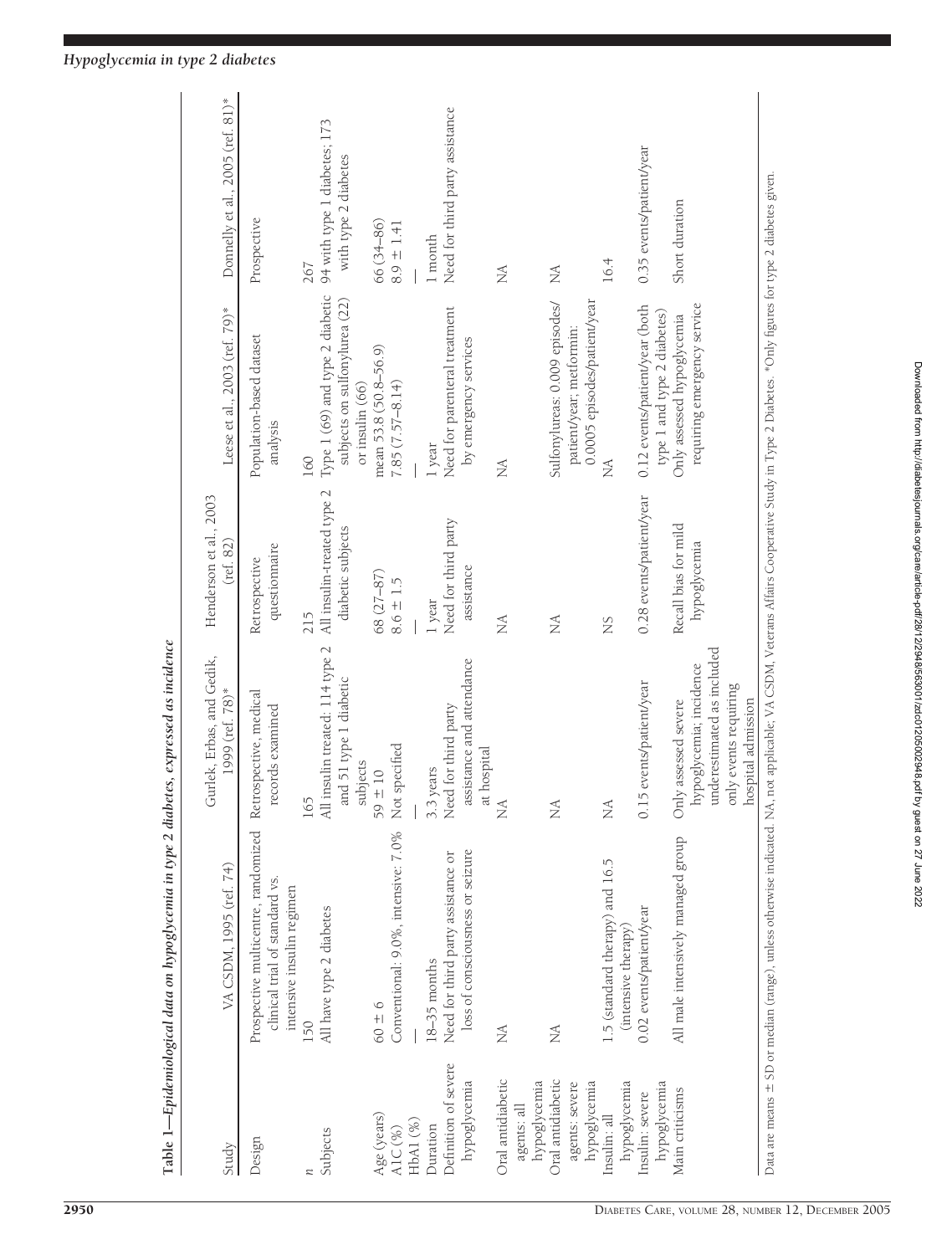| Study                                               | Jennings, Wilson, and Ward,<br>1989 (ref. 75)                                                       | Diabetes Study 33,<br>U.K. Prospective<br>1998 (ref. 2)                | Hepburn, 1993<br>$(ref. 83)*$                        | VA CSDM, 1995<br>(ref. $74$ )                           | Miller et al., 2001<br>(ref. 76)                   | Henderson et al.,<br>2003 (ref. 82)*          | Leese et al., 2003<br>(ref. 79)                                                          | Donnelly et al., 2005<br>$(\text{ref. } 81)$ *            |
|-----------------------------------------------------|-----------------------------------------------------------------------------------------------------|------------------------------------------------------------------------|------------------------------------------------------|---------------------------------------------------------|----------------------------------------------------|-----------------------------------------------|------------------------------------------------------------------------------------------|-----------------------------------------------------------|
| Design                                              | Retrospective, structured<br>interview                                                              | randomized<br>clinical trial<br>multicentre<br>Prospective             | questionnaire<br>Retrospective,                      | Prospective multicenter<br>randomized clinical<br>trial | Retrospective, interview                           | questionnaire<br>Retrospective                | dataset analysis<br>Population-based                                                     | Prospective                                               |
| Subjects                                            | antidiabetic agents only<br>Type 2 diabetes, oral                                                   | Type 2 diabetes, oral<br>agents and insulin<br>antidiabetic            | insulin only<br>Types 1 and 2<br>diabetes,           | All type 2 diabetes                                     | Type 2 diabetes                                    | type 2 diabetes<br>Insulin-treated            | Mixed type 1 and type<br>2 diabetic subjects,<br>agents and insulin<br>oral antidiabetic | and type 2 diabetic<br>Insulin-treated type 1<br>subjects |
| Number                                              | 219 (sulfonylurea 203,<br>metformin 16)                                                             | 3,935                                                                  | 104 type 1 and<br>104 type 2<br>diabetic<br>subjects | 153                                                     | 1,055                                              | 215                                           | 160                                                                                      | 94 type 1 and 173<br>type 2 diabetic<br>subjects          |
| Age                                                 | 59 (40-65)                                                                                          | $\infty$<br>$54 +$                                                     | $63 \pm 9$                                           | $60 \pm 6$                                              | $(means \pm SE)$<br>$60.9 \pm 0.4$                 | 68 (27-87)                                    | 53.8 (50.8-56.9)                                                                         | 66 (34–86)                                                |
| HbA1%<br>A1C%                                       | hypoglycemia 11.4 ± 3.0<br>$9.5 \pm 9$ , subjects without<br>Subjects with hypoglycemia             | $\pm$ 1.2<br>6.2                                                       | $\sim$<br>$10.3 +$                                   | $9.3 \pm 1.8$                                           | $7.6 \pm 0.1$ (means $\pm$ SE)                     | $8.6 \pm 1.5$                                 | $7.85(7.57-8.14)$                                                                        | $8.9 \pm 1.41$                                            |
| hypoglycemia<br>Definition of<br>severe<br>Duration | 6 months<br>Ź                                                                                       | assistance<br>Third party<br>10 years                                  | assistance<br>Third party<br>1 year                  | Third party assistance/<br>$18-35$ months<br>LOC/fit    | Third party assistance<br>7 months                 | assistance<br>Third party<br>1 year           | emergency services<br>Need for parenteral<br>treatment by<br>1 year                      | Third party assistance<br>1 month                         |
| Oral antidiabetic<br>hypoglycemia<br>agents: all    | Metformin 0%, sulfonylurea<br>20.2% (glyburide 31.3%,<br>chlorpropamide 13.6%,<br>gliclazide 13.1%) | chlorpropamide<br>Glyburide 17.0%,<br>$11.0\%$                         | Ź                                                    | Ź                                                       | 16%                                                | $\stackrel{\triangle}{\scriptstyle\triangle}$ | Ź                                                                                        | $\stackrel{\triangle}{\scriptstyle\triangle}$             |
| Oral antidiabetic<br>hypoglycemia<br>agents: severe |                                                                                                     | chlorpropamide<br>Glyburide 0.6%,<br>0.4%                              | $\lessapprox$                                        | Ź                                                       | 0%                                                 | $\stackrel{\triangle}{\scriptstyle\sim}$      | 0.8%                                                                                     | $\lessapprox$                                             |
| hypoglycemia<br>Insulin: all                        | $\lessapprox$                                                                                       | 36.5%                                                                  | 82.7%                                                | 56% (conventional),<br>93% (intensive)                  | 30%                                                | 64%                                           | $\lessapprox$                                                                            | 45%                                                       |
| hypoglycemia<br>Insulin: severe                     | Ź                                                                                                   | 2.3%                                                                   | $10\%$                                               | Ź                                                       | $0\%$                                              | 15%                                           | 7.3%                                                                                     | 3%                                                        |
| Main criticisms                                     | Recall bias for mild<br>hypoglycemia                                                                | Atypical intensively<br>Under-recording<br>managed group.<br>of events |                                                      | All male, intensively<br>managed                        | Recall bias. Mainly<br>female African<br>Americans | Recall bias for mild<br>hypoglycemia          | emergency services<br>hypoglycemia<br>Only assessed<br>requiring                         | Short duration                                            |

Table 2—Epidemiological data on hypoglycemia in type 2 diabetes, expressed as prevalence Table 2—Epidemiological data on hypoglycemia in type 2 diabetes, expressed as prevalence Downloaded from http://diabetesjournals.org/care/article-pdf/28/12/2948/563001/zdc01/205002948.pdf by guest on 27 June 2022 Downloaded from http://diabetesjournals.org/care/article-pdf/28/12/2948/563001/zdc01205002948.pdf by guest on 27 June 2022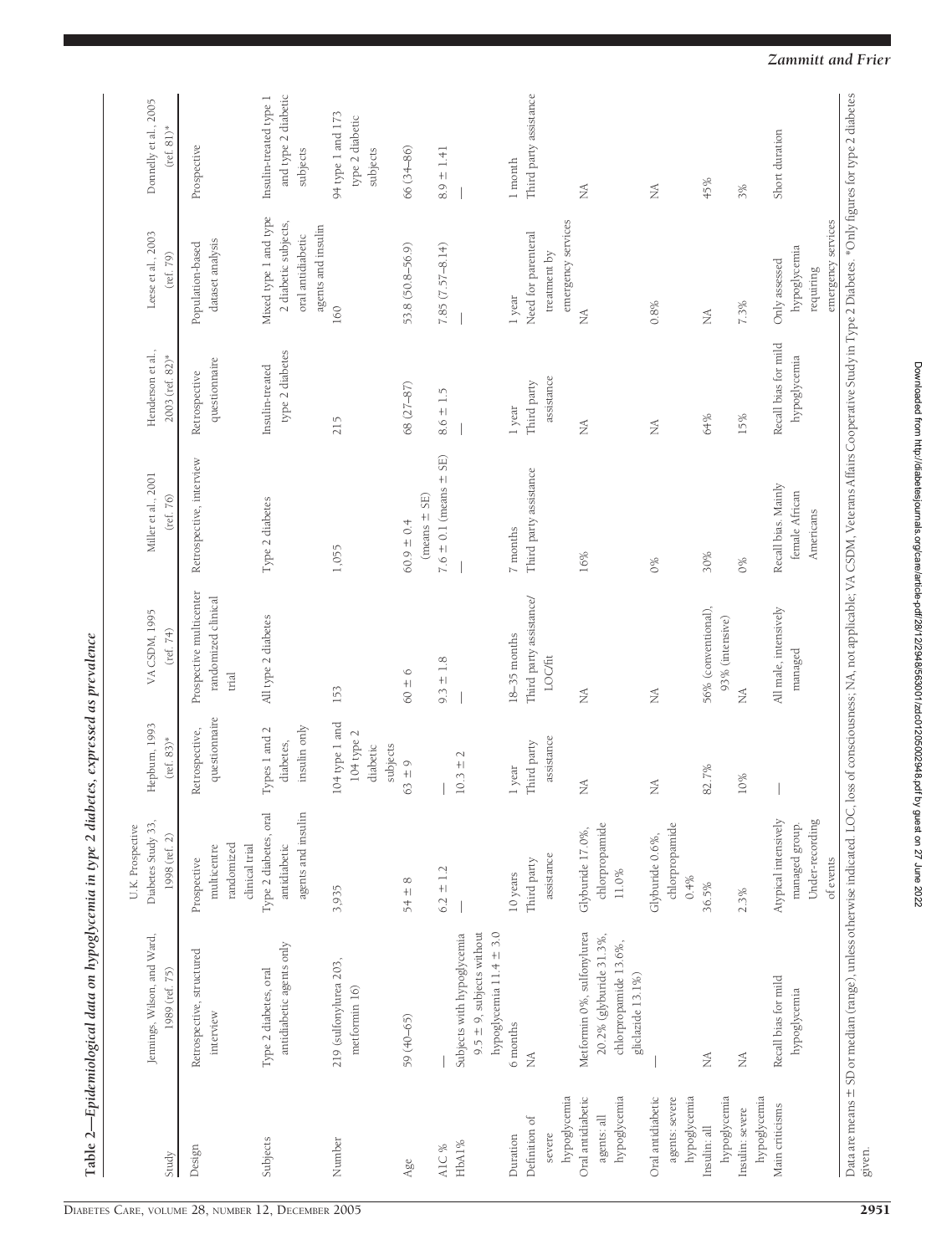

Figure 2—*Glycemic thresholds for subjective symptomatic awareness of hypoglycemia and for the onset of cognitive dysfunction in young and elderly nondiabetic males. Based on data derived from Matyka et al. (13). Figure reproduced from McAulay and Frier in* Diabetes and Old Age *(57), with permission of John Wiley and Sons, Chichester, U.K.*

jects were overrepresented in the group with type 2 diabetes, which may have influenced the magnitude of hormonal response. In both nondiabetic and type 1 diabetic subjects, female subjects have lower counterregulatory responses to hypoglycemia than male subjects (39–42), although no information is available in type 2 diabetes. Secondly, six of the subjects with type 2 diabetes required a high rate of insulin infusion  $(3-6\ \mathrm{mU\cdot kg}^{-1} \cdot$ min<sup>-1</sup>) to achieve hypoglycemia. Evidence exists in nondiabetic and type 1 diabetic subjects to implicate hyperinsulinemia per se in suppressing the release of glucagon in response to hypoglycemia (43–46) while increasing catecholamine and cortisol release (47), although this has been disputed (48). This putative effect of hyperinsulinemia is undetermined in type 2 diabetes.

Type 2 diabetes may therefore confer greater protection against hypoglycemia, particularly when glycemic control is suboptimal, because the counterregulatory responses commence at higher blood glucose levels than observed in the nondiabetic state or in people with type 1 diabetes (37,38). However, improving glycemic control with insulin therapy shifts the threshold for the counterregulatory response to a lower blood glucose level (37,38) (Fig. 3); a similar phenomenon is observed in type 1 diabetes when glycemic control is intensified (1,8,49).

In type 1 diabetes, deficiency of the secretory response of glucagon to hypoglycemia is an early acquired abnormality of counterregulation. The catecholamine response compensates for several years but declines with time (1). In type 2 diabetes, the glucagon response to hypoglycemia has been diversely reported as being either modestly diminished (16, 30,50) or preserved (33,34,37,38). People with type 2 diabetes constitute a disparate group, within which the ability of an individual to secrete glucagon in response to hypoglycemia may be related to the degree of insulin deficiency. Most investigators reporting preservation of the

glucagon response have studied people with type 2 diabetes who were unlikely to be insulin deficient (33,34,36,38), and, with one exception (16), all of these studies have examined counterregulatory responses in middle-aged subjects in their 5th or 6th decade. However, most people with type 2 diabetes are aged  $>60$  years, and these studies have therefore neglected to consider or account for the effect of ageing on counterregulation. The counterregulatory responses to hypoglycemia were examined in 15 nondiabetic control subjects (7 male, aged  $50 \pm 6$  years) and in 13 people with type 2 diabetes, 7 of whom were receiving treatment with oral antidiabetic agents (3 male, aged 56  $\pm$  6 years), while 6 had been treated with insulin for at least 5 years and were insulin deficient as demonstrated by C-peptide measurements (3 male, aged 57  $\pm$  6 years) (51). The glucagon response to hypoglycemia was intact in the tablettreated patients and in the nondiabetic control subjects but was almost absent in the insulin-deficient patients (Fig. 4), demonstrating the presence of acquired counterregulatory abnormalities in association with insulin deficiency.

A condition labeled HAAF (hypoglycemia-associated autonomic failure) has been described in type 1 diabetes (52,53), whereby recurrent hypoglycemia provokes failure of the centrally mediated sympatho-adrenal response so causing counterregulatory deficiency and impaired awareness of hypoglycemia. Are people with insulin-deficient type 2 diabetes at risk of developing HAAF? In the study by Segel, Paramore, and Cryer (51), a hypoglycemic clamp performed on the 1st day of the study was followed by another period of hypoglycemia later in the day. When these subjects with type 2 diabetes were exposed to further hypoglycemia on the following day, the plasma



Figure 3—*Relationship between blood glucose threshold (mmol/l) for epinephrine secretion in response to hypoglycemia and total HbA1 (%) in type 2 (*f*) and type 1 (*Œ*) diabetes. Type 2 diabetes:* r 0.82,  $P < 0.01$ ; type 1 diabetes:  $r = 0.63$ ,  $P < 0.05$ ;  $P = 0.05$  be*tween groups. Reproduced from Levy et al. 1998 (38) with permission of the American Diabetes Association.*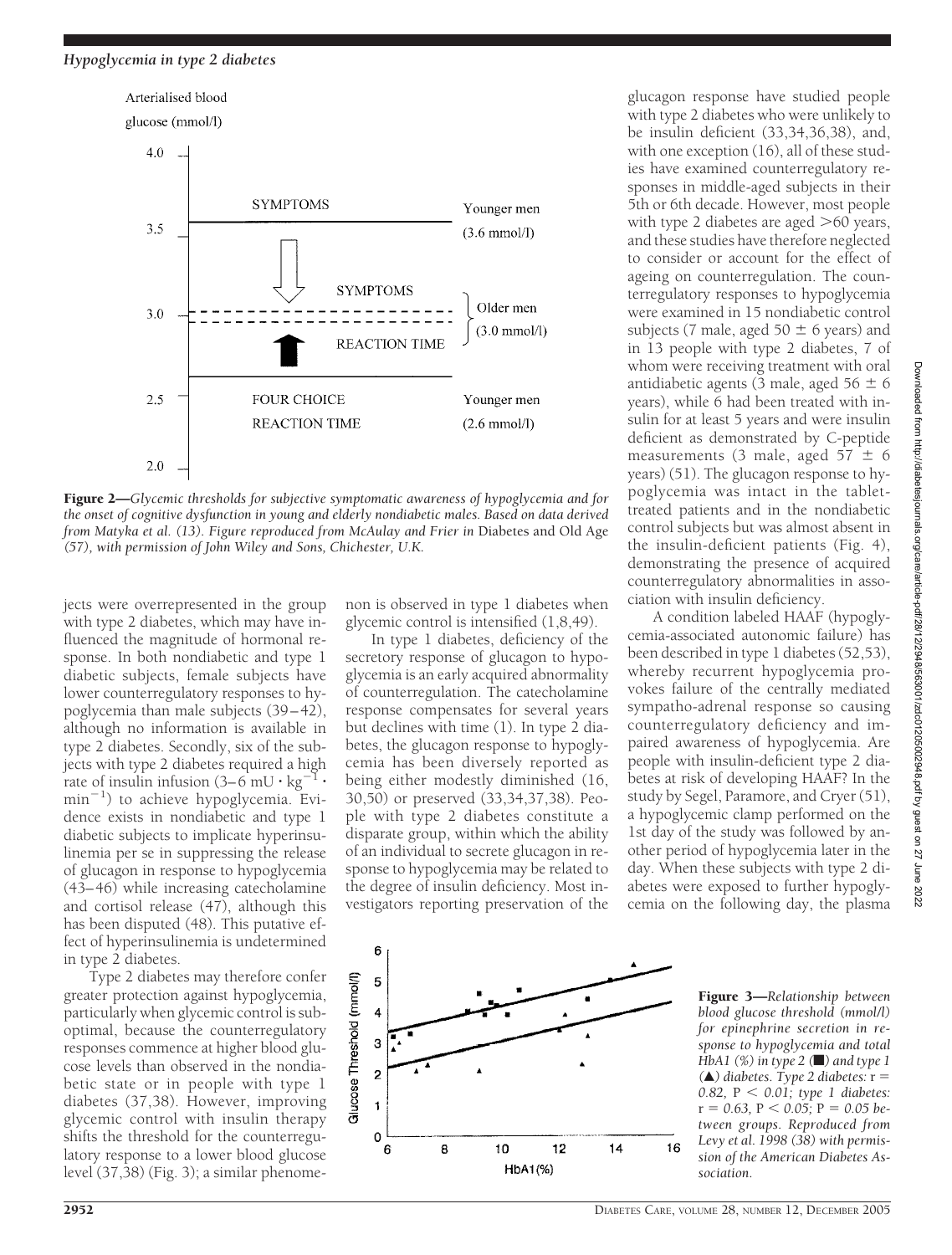

Figure 4—*Mean (SE) plasma glucagon concentrations during hyperinsulinemic stepped hypoglycemic clamps in nondiabetic subjects* ( $\bullet$ ) ( $n = 15$ ) and in patients with type 2 diabetes treated *with oral antidiabetic agents* ( $\circ$ ) ( $n = 7$ ) and with insulin ( $\Box$ ) ( $n = 6$ ). P = 0.0252 for *nondiabetic vs. type 2 diabetic subjects treated with insulin therapy. Reproduced from Segel, Paramore, and Cryer (51) with permission of the American Diabetes Association.*

glucose levels required to activate the glucagon, catecholamine, and symptomatic responses were lower than in the first hypoglycemic clamp (51). Thus, antecedent hypoglycemia can modify the glycemic thresholds for responses to hypoglycemia in type 2 diabetes and may promote HAAF (53).

In many people with type 2 diabetes who have insulin resistance, the lipolytic effects of epinephrine outweigh the effects of insulin on adipose tissue (50). Plasma free fatty acids increase in response to hypoglycemia in type 2 diabetes (30,33,50) but do not in type 1 diabetes (54). Epinephrine secretion during hypoglycemia may therefore have a greater protective effect in insulin-resistant patients by promoting metabolic substrate release rather than storage. Epinephrine also stimulates release of glucose from the kidney, and, in people who have a deficient glucagon response to hypoglycemia, this may compensate for their impaired hepatic glucose output (55). Thus, in type 2 diabetes, defensive mechanisms to hypoglycemia may be more effective than in type 1 diabetes.

#### Morbidity of hypoglycemia in type 2 diabetes and in the elderly

Hypoglycemia may cause serious morbidity, provoking major vascular events such as stroke, myocardial infarction, acute cardiac failure, and ventricular arrhyth-

mias (56–58). When the patient receives treatment, the precipitating role of hypoglycemia may not be recognized, particularly if medical attendants are unfamiliar with the age-related differences in the manifestations of hypoglycemia. In a 7-year review of 102 cases of hypoglycemic coma secondary to either insulin or glyburide (glibenclamide), 92 patients had type 2 diabetes, 7 sustained physical injury, 5 died, 2 suffered myocardial ischemia, and 1 patient had a stroke as a consequence of severe hypoglycemia (59). The morbidity associated with hypoglycemia, such as impaired consciousness and convulsions, can be particularly debilitating in the elderly, who are at increased risk of injury and bone fractures because of general frailty and the presence of comorbidities, such as osteoporosis  $(57)$ 

In elderly people of either sex who have diabetes, unsteadiness and weakness are commonly reported symptoms of hypoglycemia (60), and a group of neurological symptoms affecting vision and coordination have been identified in addition to autonomic and neuroglycopenic symptoms (10,14). Consequently, the manifestations of hypoglycemia in elderly people may be mistaken for other conditions, such as transient ischemic attacks or vaso-vagal episodes. Many elderly people with type 2 diabetes possess little knowledge of the symptoms and treat-

ment of hypoglycemia (60,61). This lack of knowledge extends to their relatives and caregivers (62). Inadequate retention of information may be a consequence of age-related cognitive decline, but irrespective of age, knowledge of diabetes and its treatment decreases with time (63), so regular educational reinforcement is required.

# **FREQUENCY OF HYPOGLYCEMIA IN TYPE 2**

**DIABETES** — Mild hypoglycemia is usually defined by the ability to self-treat, while episodes requiring external assistance are defined as severe. The frequency of hypoglycemia has been examined most extensively in people with type 1 diabetes, in whom mild hypoglycemia occurs on average around twice weekly (64,65). In studies in northern Europe of unselected populations with type 1 diabetes, the estimated incidence of severe hypoglycemia ranges from 1.0 to 1.7 episodes per patient per year (65–67). The annual prevalence is between 30% (66,68,69) and 40% (67). These unselected cohorts included people at high risk of severe hypoglycemia, such as those with impaired awareness of hypoglycemia (70). They differ from the atypical participants of the Diabetes Control and Complications Trial (68), who had been selected because they had a low risk of severe hypoglycemia (71) and in whom the observed incidence of severe hypoglycemia was lower, ranging from 0.19 to 0.62 episodes per patient per year.

It is difficult to derive equivalent figures for people with type 2 diabetes because of the heterogeneity of this disorder. Most people with type 2 diabetes are middle aged or elderly; accurate measures of the frequency of hypoglycemia are probably underestimated in the latter (57). Definitions of hypoglycemia differ between studies, hindering comparison, and most studies have reported retrospective data. In people with type 1 diabetes, recall of severe hypoglycemia is relatively robust over a period of 1 year, but recall of mild hypoglycemia is unreliable after an interval of 1 week (64,72). In people with insulin-treated type 2 diabetes, recall of severe hypoglycemia also appears to be preserved over a period of 1 year (73), but reliability of their recall of mild hypoglycemia is unknown. Data from various epidemiological studies are shown in Tables 1 and 2.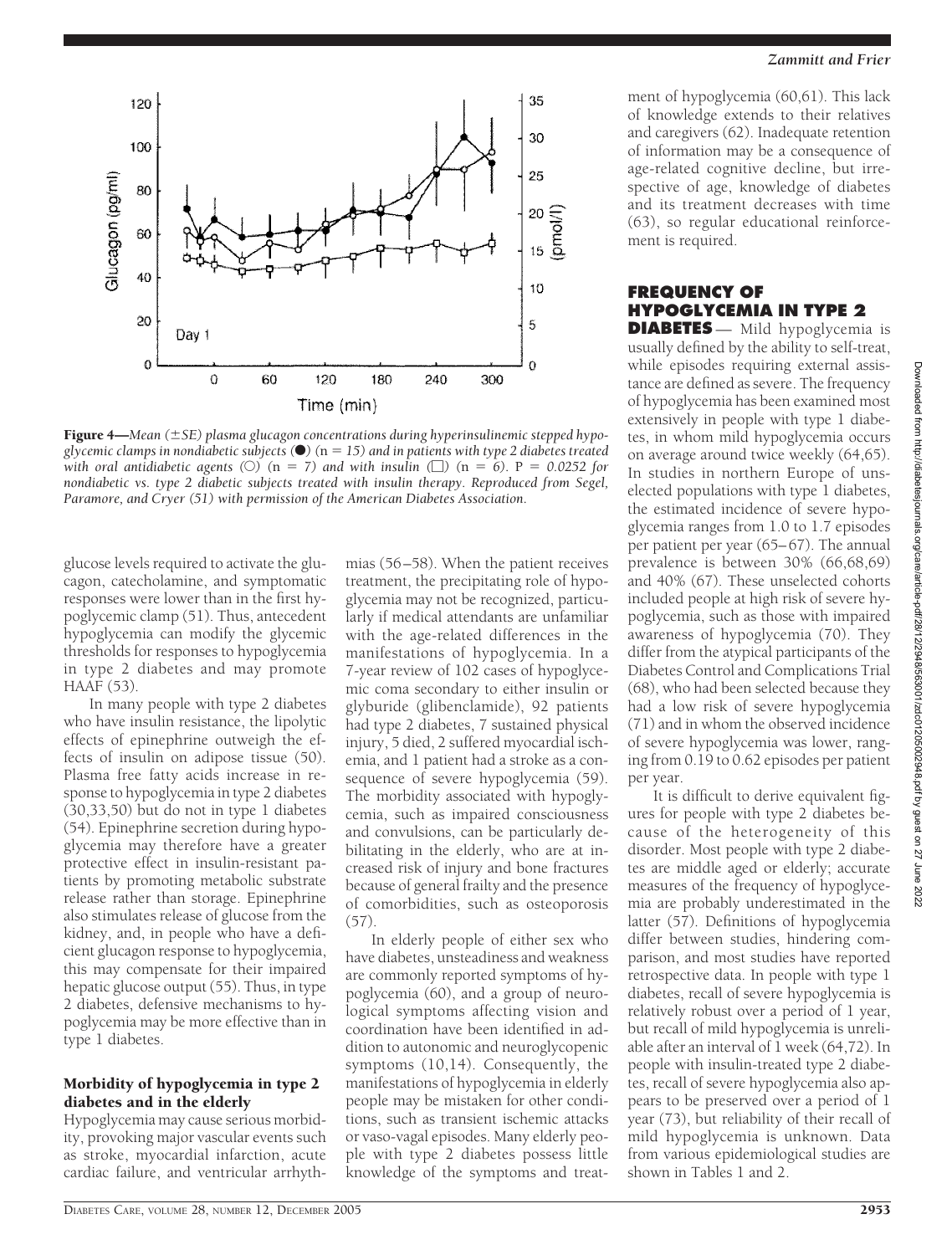

Figure 5—*Major and any hypoglycemic episodes per year by intention-to-treat analysis and actual therapy for intensive and conventional treatment. Reproduced from the U.K. Prospective Diabetes Study 33 (2), with permission of the* Lancet*.*

# Epidemiological data from interventional trials

The U.K. Prospective Diabetes Study (2) reported the prevalence of hypoglycemia in different treatment groups of people with type 2 diabetes, ranging in age from 25 to 65 years. A higher frequency of hypoglycemia was associated with intensive, compared with conventional, treatment with either sulfonylureas or insulin. With intensive treatment, hypoglycemia occurred most frequently in the insulintreated patients, and the prevalence of hypoglycemia was lower in the 1st decade of the study than in later years (2) (Fig. 5). The prevalence of hypoglycemia was lower when the groups were analyzed on an "intention-to-treat" basis because an increasing number of patients in the conventional treatment groups required the addition of treatment with sulfonylureas or insulin as their glycemic control deteriorated. Although patients were questioned about the occurrence of hypoglycemia at every 4-monthly review, only the most severe episode was documented, so underestimating the overall frequency.

The lack of accurate information on the incidence of hypoglycemia is an unfortunate lacuna among the wealth of material provided by this large study.

In the U.S., the Veterans Affairs Cooperative Study in Type 2 Diabetes, examining glycemic control and complications, compared a simple ("standard") insulin regimen administered once daily with an intensive ("stepped") regimen (74). The participants in this trial differed from those of the U.K. Prospective Diabetes Study in that they had diabetes of shorter duration ([mean  $\pm$  SD] 7.8  $\pm$  4 years), they were all insulin-treated male subjects, and they were followed-up for only 18–35 months. The overall incidence of severe hypoglycemia was 0.02 episodes per patient per year, and no significant difference was observed between the standard and stepped treatment groups. The frequency of mild hypoglycemia was significantly higher in the intensively treated group (stepped vs. standard: 16.5 vs. 1.5 episodes per patient per year), but in the standard treatment group blood glucose was monitored

less frequently so mild hypoglycemia may have been underreported (74).

Data obtained in clinical trials in which treatment has been applied in an unconventional manner should not be extrapolated to the wider diabetic population. Thus, the U.K. Prospective Diabetes Study and Veterans Affairs Cooperative Study in Type 2 Diabetes trials, while frequently cited, are not representative of current treatment regimens and do not demonstrate the true frequency and risk of hypoglycemia.

#### Epidemiological data from observational studies

Several observational studies have recorded (mostly retrospectively) the frequency of hypoglycemia in the setting of a hospital outpatient clinic. A study (75) in England of 219 people with type 2 diabetes treated with sulfonylureas and/or metformin observed that 20% of those taking sulfonylureas had experienced symptoms of hypoglycemia in the preceding 6 months. In Atlanta, a 6-month, retrospec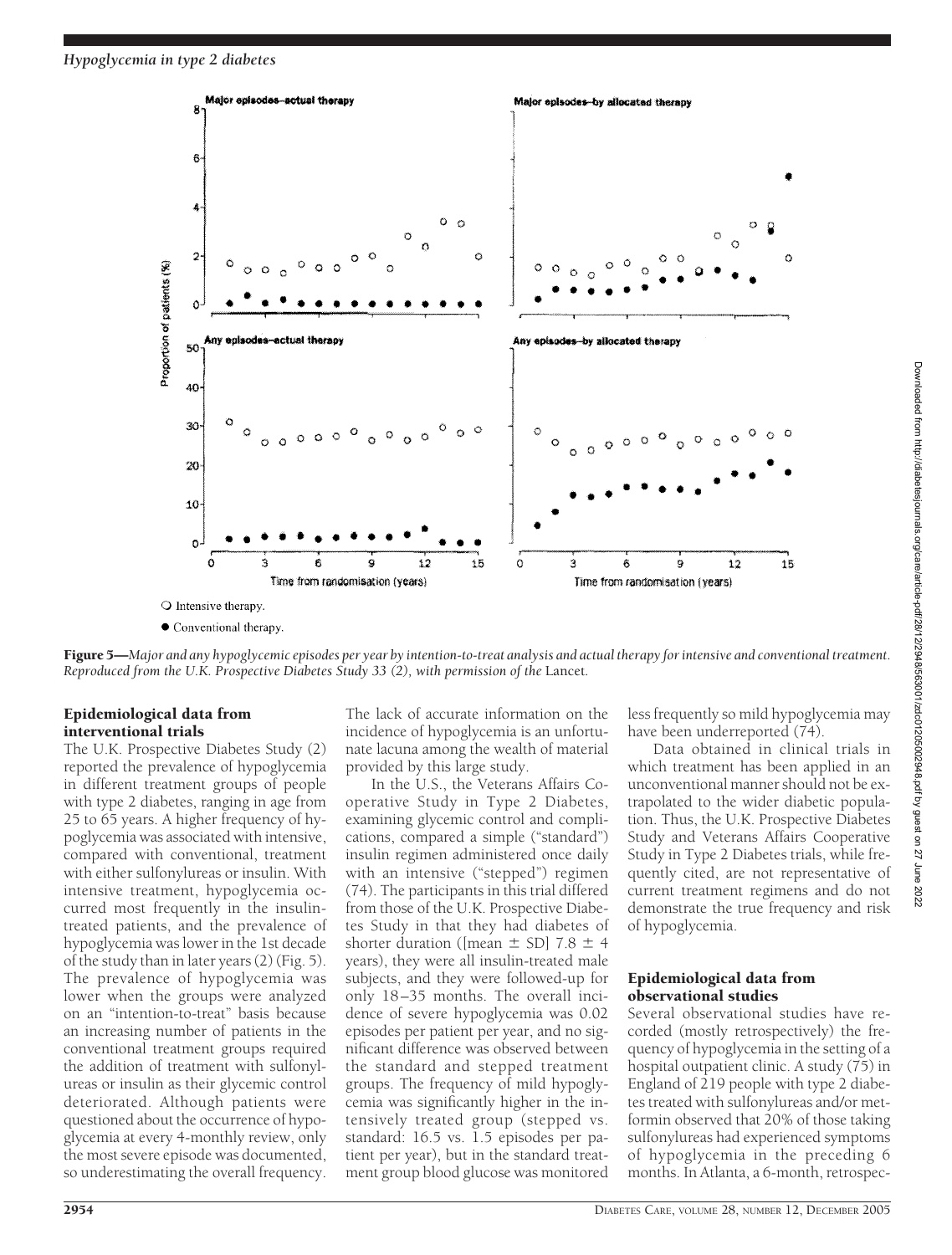tive, cross-sectional survey of 1,055 predominantly female, African-American patients with type 2 diabetes, treated with oral antidiabetic drugs or insulin, completed serial questionnaires to estimate the frequency of hypoglycemia (76). A quarter of the group had experienced at least one episode of hypoglycemia during the study period. The prevalence of hypoglycemia rose with escalating therapeutic requirements, with the highest rate being associated with insulin. Severe hypoglycemia occurred in 0.5% of patients, all of whom had been treated with insulin. The study is limited by its reliance on patient recall of hypoglycemia and the ethnicity and sex of the study group. A populationbased study in Tennessee examined episodes of hypoglycemia retrospectively over a 4-year period in 19,932 Medicaid patients, aged  $\geq$  65 years, who had type 2 diabetes (77). This study reported incidences of 1.23 episodes per 100 personyears of "serious" hypoglycemia with sulfonylureas and 2.76 episodes per 100 person-years with insulin treatment, but the strict definition of "serious" hypoglycemia (an episode having a fatal outcome or requiring hospital treatment) may have underestimated the frequency of severe events.

A retrospective study in Turkey examined 165 patients treated with insulin, 114 of whom had type 2 diabetes (78). Hospital case notes were examined for a record of hypoglycemia requiring assistance or hospital admission. This historical approach is likely to have substantially underestimated the overall frequency of severe hypoglycemia, and the incidence of severe hypoglycemia was only 0.15 episodes per patient per year, both in type 1 and insulin-treated type 2 diabetes (78). The authors interpreted these findings as indicating that severe hypoglycemia occurred with a similar magnitude in insulin-treated type 2 diabetic patients as in type 1 diabetes. Although the low incidence of severe hypoglycemia suggests incomplete data collection, particularly in type 1 diabetes, it is possible that the incidence of severe hypoglycemia necessitating emergency medical intervention is similar in these groups. This was certainly true in a population survey in a region of Scotland, in which all episodes of severe hypoglycemia that were attended by the emergency medical services were identified over a 12-month period (79). A total of 244 episodes of severe hypoglycemia had been treated in 160 patients with diabetes. Severe hypoglycemia had re-

quired emergency treatment in 7.1% of patients with type 1 diabetes, in 7.3% of patients with insulin-treated type 2 diabetes, and in 0.8% of patients taking oral antidiabetic agents. In type 1 diabetes, severe hypoglycemia is often treated at home, and less than one-third of episodes are thought to need the assistance of the emergency medical services (80). People with insulin-treated type 2 diabetes who suffer severe hypoglycemia may be more likely to require emergency assistance than people with type 1 diabetes, and this was confirmed by a prospective survey in the same region, where the occurrence of hypoglycemia was monitored in a cohort of 267 people with insulin-treated diabetes (both type 1 and type 2) over a period of 1 month (81). The prevalence of all hypoglycemia (mild and severe) in the group with insulin-treated type 2 diabetes was 45% with an incidence of 16.4 episodes per patient per year (42.9 episodes per patient per year in type 1 diabetes). Their incidence of severe hypoglycemia was 0.35 episodes per patient per year (1.15 episodes per patient per year in type 1 diabetes). In the group with type 1 diabetes, only 1 in 10 of those experiencing severe hypoglycemia required emergency service treatment compared with 1 in 3 of the group with type  $2$  diabetes  $(81)$ . Although the annual incidence in this study (81) was extrapolated from prospective data collected over a short period of 1 month, the calculated annual rates for people with type 1 diabetes are consistent with those recorded in other European studies (64–67). However, the frequency of severe hypoglycemia recorded in people with type 2 diabetes was higher than anticipated (81). Although plasma Cpeptide levels were not measured, it is likely that most of these subjects with insulin-treated type 2 diabetes were insulin deficient and were therefore at greater risk of hypoglycemia than people treated with oral antidiabetic agents.

A retrospective Scottish survey in Edinburgh of 215 people with insulintreated type 2 diabetes observed that the frequency of hypoglycemia increased with duration of insulin therapy and of diabetes and was inversely proportional to  $HbA_{1c}$  (A1C) concentration (82). The annual prevalence of severe hypoglycemia was 15% with an overall incidence of 0.28 episodes per patient per year. A retrospective study performed a decade earlier in Edinburgh had assessed the incidence of severe hypoglycemia in 600 unselected insulin-treated diabetic patients. The incidence in the 56 people with type 2 diabetes was 0.73 episodes per patient per year compared with 1.7 episodes per patient per year in the 544 with type 1 diabetes (66). A further survey in the same center compared the frequency of severe hypoglycemia in 86 people with insulin-treated type 2 diabetes with 86 people with type 1 diabetes, matched for duration of insulin treatment and dose (83). The frequency of severe hypoglycemia was comparable in the two groups, and a direct relationship was found between increasing frequency of severe hypoglycemia and increasing duration of treatment with insulin ( $r = 0.39$ ,  $P < 0.001$ ).

#### Moderators of hypoglycemia in type 2 diabetes

There is no evidence to suggest that in type 2 diabetes the principal causes of hypoglycemia (too much insulin or insulin secretagogue, physical exertion or inadequate carbohydrate consumption) differ from type 1 diabetes. Several factors such as sleep, consumption of alcohol, caffeine and various medications, and the timing of exercise, that are known to affect the risk of hypoglycemia in type 1 diabetes, are an unknown quantity in type 2 diabetes. Treatment with insulin for  $>$ 10 years is an important predictor of increased risk of severe hypoglycemia in type 2 diabetes (81). When people with type 2 diabetes become insulin deficient, their frequency of severe hypoglycemia approaches that experienced by people with type 1 diabetes (83).

Impaired awareness of hypoglycemia is a major risk factor for severe hypoglycemia in type 1 diabetes (70) but is less common in people with type 2 diabetes (83). One retrospective survey of 215 individuals with insulin-treated type 2 diabetes showed that only 8% had impaired awareness estimated by a validated scoring system (70), but those so affected had a ninefold greater incidence of hypoglycemia than those with intact awareness (82). Continuous glucose monitoring systems have been used to detect asymptomatic hypoglycemia in type 1 diabetes, but to date their use in type 2 diabetes has been limited. In a prospective study (84), asymptomatic hypoglycemia  $<$ 3 mmol/l  $(<$ 60 mg/dl) was detected in 47% of 30 individuals (17 male, aged  $58 \pm 11$ years) with type 2 diabetes (9 on oral agents, 21 on intensive insulin therapy) compared with 63% of 40 patients with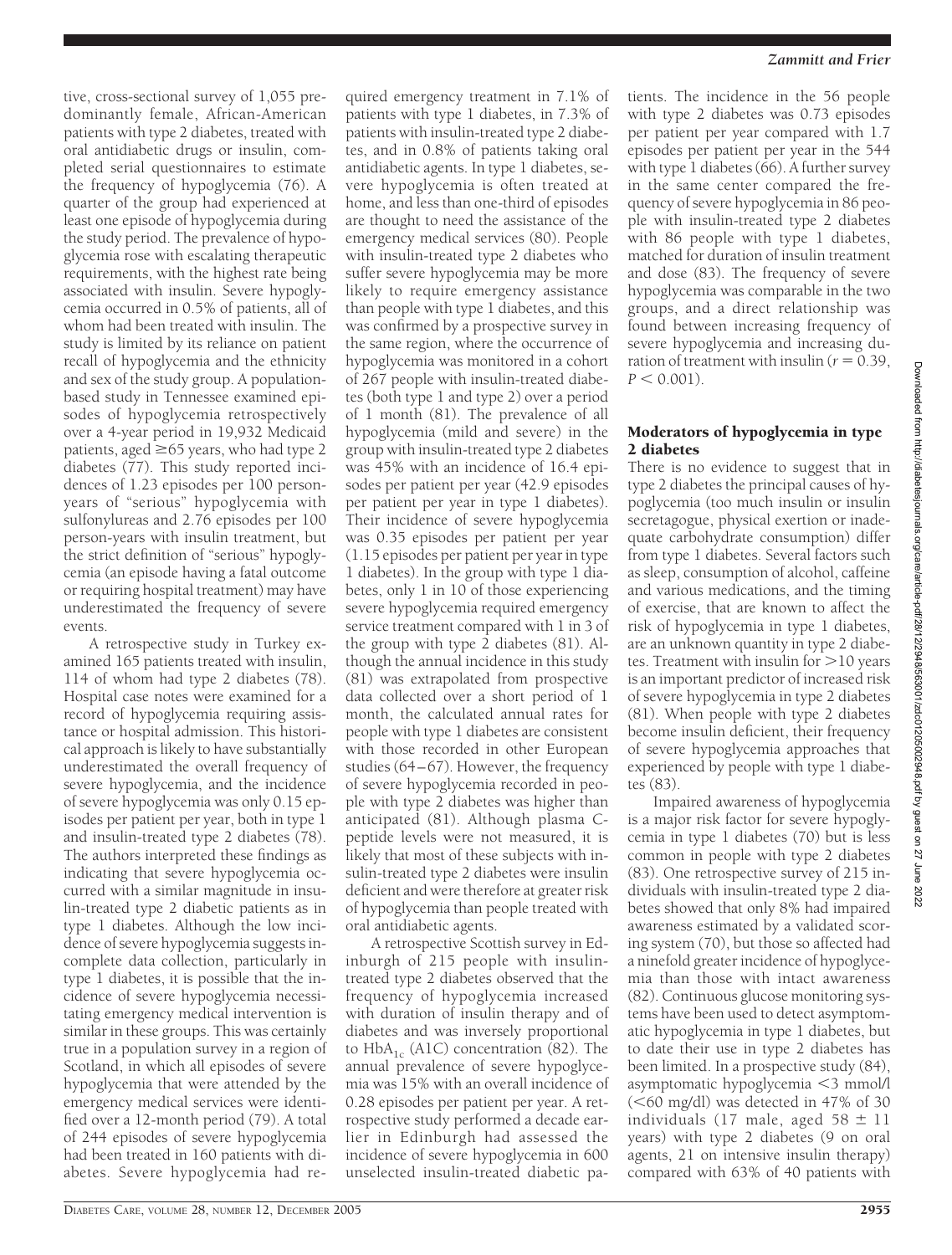type 1 diabetes (18 male, aged  $36.5 \pm 12$ years). An Australian study examined the frequency of hypoglycemia over two 72-h periods using continuous monitoring in 25 patients treated with sulfonylureas (21 male, aged 73.9  $\pm$  4.4 years). Readings of  $\langle$ 2.2 mmol/l ( $\langle$ 40 mg/dl) for at least 15 min were recorded in 56% of subjects and none were perceived (85). Impaired awareness of hypoglycemia may be more prevalent in type 2 diabetes than is appreciated.

The Diabetes Outcomes in Veterans Study in the U.S. was a prospective observational trial (86) designed to validate a statistical model for predicting hypoglycemia. The model was tested on a predominantly male cohort of people with insulin-treated type 2 diabetes. Participants performed blood glucose profiles for 8 weeks, and episodes of hypoglycemia were prospectively reported over 1 year. The probability of all hypoglycemia was greater in those who had a low mean blood glucose with a high SD, suggesting that the variability of blood glucose values is as important as A1C values in predicting the risk of hypoglycemia in insulintreated type 2 diabetes.

Compared with the nondiabetic state, people with type 2 diabetes have a normal rate of exercise-related skeletal muscle glucose uptake but an impaired hepatic glucose output (87), which can result in hypoglycemia during physical exertion. Exercise in type 2 diabetes results in improved insulin sensitivity (88) and reduced postprandial plasma glucose levels (89,90). Improvements in insulin resistance persist for up to 16 h after the period of activity (91), thus exposing the individual to a continuing risk of hypoglycemia. The combination of moderate exercise and ingestion of alcohol did not result in acute hypoglycemia, either after a light meal or after fasting in 12 (8 male) untrained middle-aged subjects with type 2 diabetes who were C-peptide positive (92). Alcohol impairs counterregulatory responses to hypoglycemia in type 1 diabetes (93) but does not appear to delay recovery from hypoglycemia in type 2 diabetes (94).

Risk factors for severe hypoglycemia in people with type 2 diabetes treated with sulfonylureas include age, a past history of vascular disease, renal failure, reduced ingestion of food, alcohol consumption, and interactions with other drugs (59,73,95–102).

#### **FREQUENCY OF HYPOGLYCEMIA WITH DIFFERENT TREATMENT MODALITIES**

#### Oral antidiabetic agents

Hypoglycemia with oral antidiabetic agents is predominantly associated with the insulin secretagogues. Hypoglycemia is not a common side effect of treatment with metformin, thiazolidinediones, or  $\alpha$ -glucosidase inhibitors, although it has been occasionally reported in association with metformin when food intake is limited (2,103). The frequency of hypoglycemia is lower in people treated with sulfonylureas than in those treated with insulin (2,76,79) but is probably underestimated (104).

The risk of hypoglycemia of each sulfonylurea relates to its pharmacokinetic properties (104–108) and is highest with long-acting sulfonylureas such as chlorpropamide, glyburide (glibenclamide), and long-acting glipizide (101,109–111). Glyburide is associated with significantly more episodes of severe hypoglycemia than gliclazide (112) because its hypoglycemic effects last for 24 h (111) as a consequence of the presence of active metabolites (111,113). Glyburide also impairs the glucagon response to hypoglycemia in nondiabetic volunteers (114) and in people with type 2 diabetes  $(56,115)$ .

Although glipizide is associated with fewer episodes of hypoglycemia, over a 7-year period the Swedish Adverse Drug Reactions Advisory Committee reported 19 cases of severe hypoglycemia that presented with coma or reduced consciousness, with two fatalities (116). Renal impairment and advanced age were identified as risk factors for severe hypoglycemia. In most cases, the severe hypoglycemia had occurred within 1 month of commencing the drug and was not related to dose, suggesting that the response was idiosyncratic.

Efforts have been made to find a sulfonylurea that provides good glycemic control with a low risk of hypoglycemia. Glimepiride, a long-acting sulfonylurea, may partly fulfil this role as it has a lower affinity for the  $\beta$ -cell receptor than glyburide (117), and its insulin secretory capacity is lower in both the fasting (118) and postprandial (119) states. A population-based study in Germany examined the incidence of hypoglycemia in patients with type 2 diabetes who had attended a hospital emergency department over a

4-year period (120). A total of 145 episodes of severe hypoglycemia were treated, and 45 of these patients were receiving treatment with sulfonylureas. Although glimepiride had been prescribed more frequently than glyburide, it was implicated in 6 episodes of severe hypoglycemia, compared with a total of 38 severe events associated with glyburide. In patients with renal impairment, glimepiride can cause prolonged hypoglycemia (121), but it is thought to be safer than other sulfonylureas (122).

A modified release preparation of gliclazide may have a lower risk of hypoglycemia than glimepiride. A multicenter, double-blind, controlled trial in Europe compared the efficacy and safety of modified release gliclazide with glimepiride over a 6-month period (123). The study included people at greater risk of hypoglycemia, such as those aged  $>65$  years (35%) and people with renal impairment. Both groups achieved a reduction of A1C of around 1.0%, with fewer patients reporting hypoglycemia with modified release gliclazide (3.7%) compared with glimepiride (8.9%). Severe hypoglycemia did not occur.

The oral glucose prandial regulators, repaglinide and nateglinide, are insulin secretagogues that have a rapid onset of action but do not stimulate insulin secretion in the fasting state and provoke less hypoglycemia than the sulfonylureas (124– 127). Repaglinide has been compared with glipizide, gliclazide, and glyburide in separate double-blind, randomized, 1-year studies (125–127). Mean A1C concentrations did not differ between any of the treatment groups, and in all sulfonylurea groups the prevalences of hypoglycemia (3.3%) were comparable. In the repaglinide group the prevalence of hypoglycemia was 1.3% with equivalent glycemic control. In a randomized multicenter trial comparing repaglinide with nateglinide, slightly lower A1C values were achieved after 16 weeks on repaglinide, but 7% of patients had experienced mild hypoglycemia compared with none in the nateglinide group (128).

# Alternative insulin regimens

Basal insulins can be used safely in combination with oral antidiabetic agents in people with type 2 diabetes. In a systematic review of randomized controlled trials comparing insulin monotherapy and combination therapy with oral agents, 13 of 14 studies did not show any significant difference in hypoglycemia rates between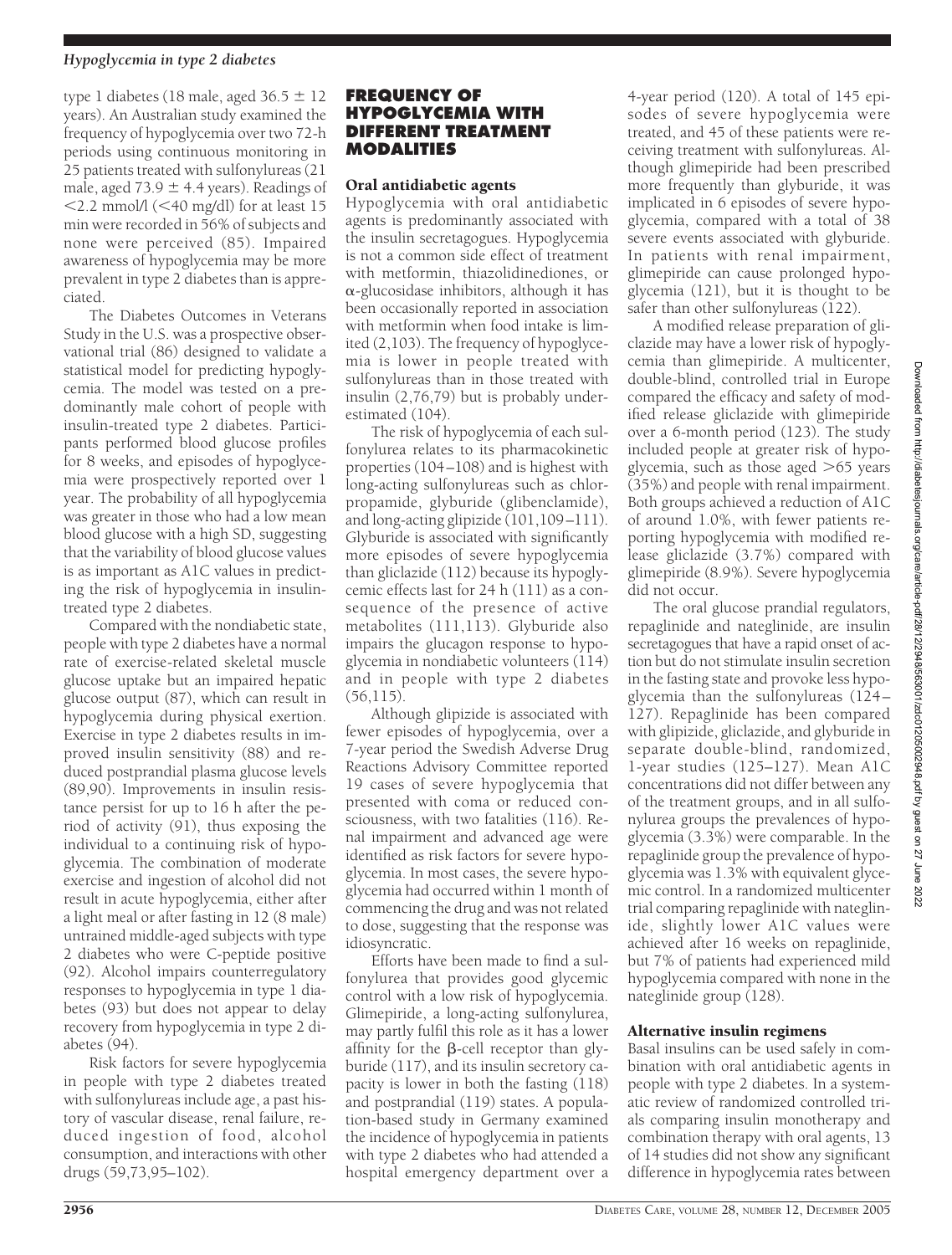the different regimens (129). In an observational study in our own center of 41 people with type 2 diabetes treated with bedtime NPH (isophane) insulin and oral antidiabetic drugs, 49% had experienced infrequent mild hypoglycemia since commencing insulin, with an incidence of four episodes per patient per year and no episodes of severe hypoglycemia (130). Insulin analogs appear to limit hypoglycemia. In some studies, the risk of hypoglycemia has been reported to be lower with long-acting insulin glargine (131– 134) and insulin detemir (135) when compared with NPH insulin. Glargine was also associated with a lower frequency of hypoglycemia than premixed insulins (136,137). Rapid-acting insulin analogs, such as lispro and glulisine, were also associated with a lower frequency of hypoglycemia in people with type 2 diabetes when compared with short-acting (soluble) regular insulins (138–140).

While continuous subcutaneous insulin infusion (CSII) is beneficially used in selected participants with type 1 diabetes, at present this method of insulin delivery is not commonly employed in people with type 2 diabetes. In a randomized trial of 121 male participants with type 2 diabetes, CSII was compared with multiple dose insulin. Comparable glycemic control was obtained with both regimens, with a lower incidence of mild hypoglycemia in the CSII group (28.4 vs. 9.5 events per patient-year,  $P < 0.001$ ) (141), although no effect was observed on the incidence of severe hypoglycemia. A 12-month prospective randomized study in 107 adults with insulin-treated type 2 diabetes showed no significant difference between CSII and multiple dose insulin in the rates of mild or severe hypoglycemia (142).

Studies of alternative formulations of insulin, which can be administered by inhalation, include a 6-month randomized trial of 299 participants with type 2 diabetes in which inhaled insulin was compared with subcutaneous insulin. Glycemic control was comparable and inhaled insulin was associated with a relative risk of all hypoglycemia of 0.89 (95% CI 0.82–0.97) when compared with subcutaneous insulin (143).

#### New agents for the treatment of type 2 diabetes

A detailed discussion of new treatment modalities for type 2 diabetes is beyond the scope of this review. Analogs of glucagon-like peptide-1 are associated with

improvements in glycemic control (144– 148). Although they may provoke reactive hypoglycemia in nondiabetic volunteers (149), they do not appear to cause hypoglycemia in people with type 2 diabetes (150,151).

**CONCLUSIONS** — Few studies of hypoglycemia in people with type 2 diabetes have addressed the potential effects of ageing per se, but the available evidence suggests that it modifies the counterregulatory and symptomatic responses to hypoglycemia. In older people, effective self-treatment of hypoglycemia may be compromised by the juxtaposition of the glycemic thresholds for onset of symptoms and cognitive dysfunction, which occur almost simultaneously, and these age-related changes will be relevant to many people with type 2 diabetes. Most studies that have examined the responses to hypoglycemia in type 2 diabetes have overlooked the potential effects of ageing on counterregulation by selecting middle-aged subjects. The paucity of data from elderly people is of concern, as this age-group is at greatest risk from the morbidity of hypoglycemia, particularly as their presenting features are often misinterpreted and they may not receive prompt treatment. In type 2 diabetes, counterregulatory responses to hypoglycemia commence at higher blood glucose levels than those observed in nondiabetic adults or in people with type 1 diabetes, and this may have a protective effect. Blood glucose thresholds are influenced by glycemic control, and when A1C is reduced with insulin therapy, they are shifted to lower blood glucose levels. With progressive insulin deficiency, people with type 2 diabetes develop counterregulatory deficiencies and impaired symptomatic awareness, similar to type 1 diabetes.

Hypoglycemia has been considered to be a mild and infrequent side effect of treatment in type 2 diabetes, but insufficient and misleading information may have encouraged this misperception. It occurs most frequently with insulin therapy, but sulfonylurea-induced hypoglycemia is also a significant problem. Hypoglycemia is less frequent with the second generation sulfonylureas. Glimepiride, modified release gliclazide, and the prandial glucose regulators may also limit hypoglycemia risk.

Variations in study design, heterogeneity of study populations, and differing definitions of hypoglycemia have confounded attempts to derive accurate overall figures for the frequency of hypoglycemia in type 2 diabetes. Although less common than in type 1 diabetes, the frequency of hypoglycemia in insulintreated type 2 diabetes progressively rises with increasing duration of insulin treatment. The use of insulin analogs may limit, but does not eradicate, the risk of hypoglycemia. In insulin-treated type 2 diabetes, the frequency of hypoglycemia must not be underestimated, particularly in the elderly, in whom the morbidity of hypoglycemia poses particular problems, and the mortality may be unrecognized.

**Acknowledgments**— N.N.Z. was supported by a grant from the Juvenile Diabetes Research Foundation.

# **References**

- 1. Cryer PE: Hypoglycaemia: the limiting factor in the glycaemic management of type I and type II diabetes. *Diabetologia* 45:937–948, 2002
- 2. United Kingdom Prospective Diabetes Study Group: Intensive blood-glucose control with sulphonylureas or insulin compared with conventional treatment and risk of complications in patients with type 2 diabetes (UKPDS 33). *Lancet* 352:837–852, 1998
- 3. Cryer PE: Glucose counterregulation in man. *Diabetes* 30:261–264, 1981
- 4. Schwartz NS, Clutter WE, Shah SD, Cryer PE: Glycemic thresholds for activation of glucose counterregulatory systems are higher than the thresholds for symptoms. *J Clin Invest* 79:777–781, 1987
- 5. Mitrakou A, Ryan C, Veneman T, Mokan M, Jenssen T, Kiss I, Durrant J, Cryer P, Gerich J: Hierarchy of glycemic thresholds for counterregulatory hormone secretion, symptoms and cerebral dysfunction. *Am J Physiol* 266:E67–E74, 1991
- 6. King P, Macdonald IA: Normal glucose metabolism and response to hypoglycaemia. In *Hypoglycaemia in Clinical Diabetes.* Frier BM, Fisher BM, Eds. Chichester, U.K., John Wiley and Sons, 1999, p. 29–54
- 7. Fanelli C, Pampanelli S, Epifano L, Rambotti AM, Di Vincenzo A, Modarelli F, Ciofetta M, Lepore M, Annibale B, Torlone E, Periello G, De Feo P, Santeusanio F, Brunetti P, Bolli GB: Long term recovery from unawareness, deficient counterregulation and lack of cognitive dysfunction during hypoglycaemia following institution of rational intensive therapy in IDDM. *Diabetologia* 37:1265– 1276, 1994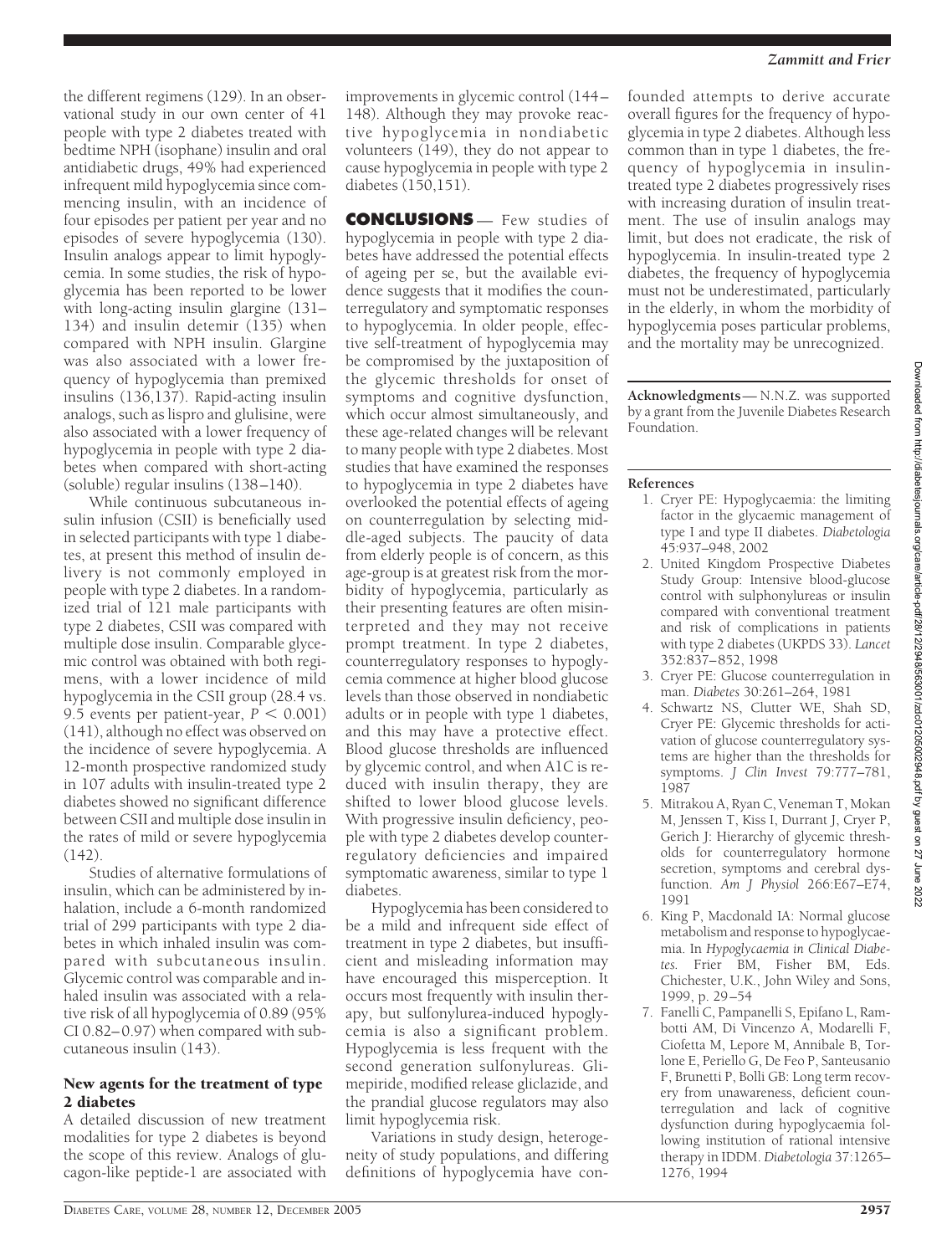- 8. Frier BM, Fisher BM: Impaired hypoglycaemia awareness. In *Hypoglycaemia in Clinical Diabetes.* Frier BM, Fisher BM, Eds. Chichester, U.K., John Wiley and Sons, 1999, p. 111–146
- 9. Deary IJ: Symptoms of hypoglycaemia and effects on mental performance and emotions. In *Hypoglycaemia in Clinical Diabetes.* Frier BM, Fisher BM, Eds. Chichester, U.K., John Wiley and Sons, 1999, p. 29–54
- 10. McAulay V, Deary IJ, Frier BM: Symptoms of hypoglycaemia in people with diabetes. *Diabet Med* 18:690–705, 2001
- 11. Deary IJ, Hepburn DA, MacLeod KM, Frier BM: Partitioning the symptoms of hypoglycaemia using multi-sample confirmatory factor analysis. *Diabetologia* 36:771–777, 1993
- 12. Brierley EJ, Broughton DL, James OFW, Alberti KGMM: Reduced awareness of hypoglycaemia in the elderly despite an intact counterregulatory response. *Q J Med* 88:439–445, 1995
- 13. Matyka K, Evans M, Lomas J, Cranston I, Macdonald I, Amiel SA: Altered hierarchy of protective responses against severe hypoglycemia in normal aging in healthy men. *Diabetes Care* 20:135–141, 1997
- 14. Jaap AJ, Jones GC, McCrimmon RJ, Deary IJ, Frier BM: Perceived symptoms of hypoglycaemia in elderly type 2 diabetic patients treated with insulin. *Diabet Med* 15:398–401, 1998
- 15. Meneilly GS, Cheung E, Tuokko H: Altered responses to hypoglycemia of healthy elderly people. *J Clin Endocrinol Metab* 78:1341–1348, 1994
- 16. Meneilly GS, Cheung E, Tuokko H: Counterregulatory hormone responses to hypoglycemia in the elderly patient with diabetes. *Diabetes* 43:403–410, 1994
- 17. Hochstaedt BB, Shneebaum M, Shadel M: Adrenocortical responsivity in old age. *Gerontologia Clinica* 3:239–246, 1961
- 18. Friedman M, Greeb M, Shraland DE: Assessment of hypothalamo-pituitary-adrenal function in the geriatric age group. *J Gerontol* 24:292–297, 1969
- 19. Kalk WJ, Virik AI, Pimstone BL, Jackson WPU: Growth hormone response to insulin hypoglycemia in the elderly. *J Gerontol* 28:431–433, 1973
- 20. Muggeo M, Fedele D, Tiengo A, Molinari M, Crepaldi G: Human GH and cortisol response to insulin stimulation in the aged. *J Gerontol* 30:546–551, 1975
- 21. Schramm VA, Pusch HJ, Franke H, Haubitz I: Hormonal adaptive capacity in old age: behaviour of hormonal parameters after insulin hypoglycaemia in young and old patients. *Fortschr Med* 99: 1255–1260, 1981
- 22. Marker JC, Cryer PE, Clutter WE: Attenuated glucose recovery from hypoglyce-

mia in the elderly. *Diabetes* 41:671–678, 1992

- 23. Ortiz-Alonso FJ, Galecki A, Herman WH, Smith MJ, Jacquez JA, Halter JB: Hypoglycemia counterregulation in elderly humans: relationship to glucose levels. *Am J Physiol* 267:E497–E506, 1994
- 24. Reaven GM, Greenfield MS, Mondon CE, Rosenthal M, Wright D, Reaven EP: Does insulin removal rate from plasma decline with age? *Diabetes* 31:670–673, 1982
- 25. Minaker KL, Rowe JW, Torino R, Pallotta JA: Influence of age on clearance of insulin in man. *Diabetes* 31:851–855, 1982
- 26. Fink RI, Revers RR, Kolterman OG, Olefsky JM: The metabolic clearance of insulin and the feedback inhibition of insulin secretion are altered with ageing. *Diabetes* 34:275–280, 1985
- 27. Gerich JE: Glucose counterregulation and its impact on diabetes mellitus. *Diabetes* 37:1608–1617, 1988
- 28. Gerich JE, Bolli GB: Counterregulatory failure. In *Hypoglycaemia and Diabetes: Clinical and Physiological Aspects.* Frier BM, Fisher BM, Eds. Edward Arnold, London, 1993, p. 253–267
- 29. De Galan BE, Hoekstra JBL: Glucose counterregulation in type 2 diabetes mellitus. *Diabet Med* 18:519–527, 2001
- 30. Bolli G, Tsalikian E, Haymond M, Cryer P, Gerich JE: Defective glucose counterregulation after subcutaneous insulin in noninsulin dependent diabetes mellitus: paradoxical lack of compensatory increase in glucose production, roles of insulin resistance, abnormal neuroendocrine responses and islet paracrine interactions. *J Clin Invest* 73:1532–1541, 1984
- 31. Campbell LV, Kraegen EW, Meler H, Lazarus L: Hormonal responses to insulin infusion in diabetes mellitus. *Diabetologia* 16:359–364, 1979
- 32. Levitt NS, Vinik AJ, Sive AA, Child P, Jackson WP: Studies on plasma glucagon concentration in maturity-onset diabetics with autonomic neuropathy. *Diabetes* 28:1015–1021, 1979
- 33. Heller SR, Macdonald IA, Tattersall RB: Counterregulation in type II (non-insulin-dependent) diabetes mellitus: normal endocrine and glycaemic responses up to 10 years after diagnosis. *Diabetologia* 30:924–929, 1987
- 34. Boden G, Soriano M, Hoeldtke RD, Owen OE: Counterregulatory hormone release and glucose recovery after hypoglycemia in non-insulin-dependent patients. *Diabetes* 32:231–237, 1983
- 35. Laager R, Keller U: Effects of recombinant human insulin-like growth factor I and insulin on counterregulation during acute plasma glucose decrements in normal and type 2 (non-insulin-dependent)

diabetic subjects. *Diabetologia* 36:966– 971, 1993

- 36. Spyer G, Hattersley A, Macdonald IA, Amiel S, MacLeod KM: Hypoglycemic counterregulation at normal blood glucose concentrations in patients with well controlled type 2 diabetes. *Lancet* 356: 1970–1974, 2000
- 37. Korzon-Burakowska A, Hopkins D, Matyka K, Lomas J, Pernet A, Macdonald I, Amiel S: Effects of glycemic control on protective responses against hypoglycemia in type 2 diabetes. *Diabetes Care* 21: 283–290, 1998
- 38. Levy CJ, Kinsley BT, Bajaj M, Simonson DC: Effect of glycemic control on glucose counterregulation during hypoglycemia in NIDDM. *Diabetes Care* 21: 1330–1338, 1998
- 39. Amiel SA, Maran A, Powrie JK, Umpleby AM, Macdonald IA: Gender differences in counterregulation to hypoglycaemia. *Diabetologia* 36:460–464, 1993
- 40. Davis SN, Fowler S, Costa F: Hypoglycemic counterregulatory responses differ between men and women with type 1 diabetes. *Diabetes* 49:56–72, 2000
- 41. Davis SN, Shavers C, Costa F: Differential gender responses to hypoglycemia are due to alterations in CNS drive and not glycemic thresholds. *Am J Physiol* 279:E1054–E1063, 2000
- 42. Sandoval DA, Ertl AC, Richardson MA, Tate DB, Davis SN: Estrogen blunts neuroendocrine and metabolic responses to hypoglycemia. *Diabetes* 52:1749–1755, 2003
- 43. Fanelli C, Pampanelli S, Epifano L, Rambotti AM, Ciofetta M, Modarelli F, Di Vincenzo A, Annibale B, Lepore M, Lalli C, Del Sindaco P, Brunetti P, Bolli GB: Relative roles of insulin and hypoglycaemia on induction of neuroendocrine responses to, symptoms of and deterioration of cognitive function in hypoglycaemia in male and female humans. *Diabetologia* 37:797–807, 1994
- 44. Diamond MP, Hallerman L, Starick-Zych K, Jones TW, Connolly-Howard M, Tamborlane WV, Sherwin RS: Suppression of counterregulatory hormone response to hypoglycemia by insulin per se. *J Clin Endocrinol Metab* 72:1388– 1390, 1991
- 45. Liu D, Moberg E, Kollind M, Lins PE, Adamson U: A high concentration of circulating insulin suppresses the glucagon response to hypoglycemia in normal man. *J Clin Endocrinol Metab* 73:1123– 1128, 1991
- 46. Liu DT, Adamson UC, Lins PE, Kollind ME, Moberg EA, Andreasson K: Inhibitory effect of circulating insulin on glucagon secretion during hypoglycemia in type I diabetic patients.*Diabetes Care* 15: 59–65, 1991
- 47. Davis SN, Goldstein RE, Jacobs J, Price L, Wolfe R, Cherrington AD: The effects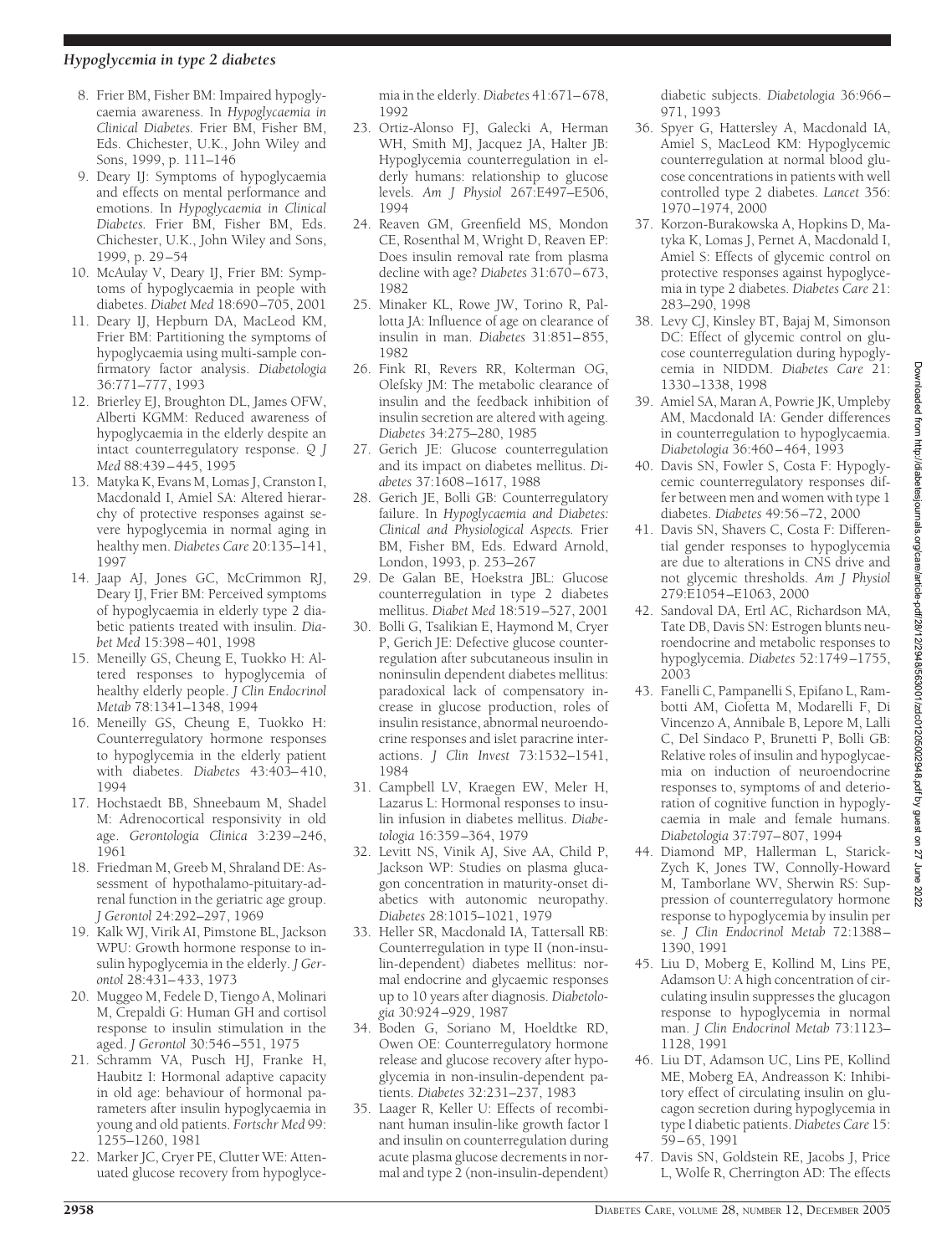of differing insulin levels on the hormonal and metabolic response to equivalent hypoglycemia in normal humans. *Diabetes* 42:263–272, 1993

- 48. Davis SN, Goldstein RE, Price L, Jacobs J, Cherrington AD: The effects of insulin on the counterregulatory response to equivalent hypoglycemia in patients with insulin-dependent diabetes mellitus. *J Clin Endocrinol Metab* 77:1300– 1307, 1993
- 49. Cryer PE, Davis SN, Shamoon H: Hypoglycemia in diabetes. *Diabetes Care* 26: 1902–1912, 2003
- 50. Shamoon H, Friedman A, Canton C, Zacharowicz L, Hu M, Rossetti L: Increased epinephrine and skeletal muscle responses to hypoglycemia in non-insulindependent diabetes mellitus. *J Clin Invest* 93:2562–2571, 1994
- 51. Segel SA, Paramore DA, Cryer PE: Hypoglycemia-associated autonomic failure in advanced type 2 diabetes. *Diabetes* 51: 724–733, 2002
- 52. Cryer PE: Iatrogenic hypoglycemia as a cause of hypoglycemia-associated autonomic failure in IDDM: a vicious cycle. *Diabetes* 41:255–260, 1992
- 53. Cryer PE: Diverse causes of hypoglycemia-associated autonomic failure in diabetes. *N Engl J Med* 350:2272–2279, 2004
- 54. Maggs DG, Jacob R, Rife F, Caprio S, Tamborlane WV, Sherwin RS: Counterregulation in peripheral tissues: effect of systemic hypoglycemia on levels of substrates and catecholamines in human skeletal muscle and adipose tissue. *Diabetes* 46:70–76, 1997
- 55. Woerle HJ, Meyer C, Popa EM, Cryer PE, Gerich JE: Renal compensation for impaired hepatic glucose release during hypoglycemia in type 2 diabetes: further evidence for hepatorenal reciprocity. *Diabetes* 52:1386–1392, 2003
- 56. Landstedt-Hallin L, Adamson U, Lins P-E: Oral glibenclamide suppresses glucagon secretion during insulin-induced hypoglycemia in patients with type 2 diabetes. *J Clin Endocrinol Metab* 84:3140– 3145, 1999
- 57. McAulay V, Frier BM: Hypoglycaemia. In *Diabetes in Old Age.* 2nd ed. Sinclair AJ, Finucane P, Eds. Chichester, U.K., John Wiley and Sons, 2001, p. 133–152
- 58. Desouza C, Salazar H, Cheong B, Murgo J, Fonseca V: Association of hypoglycemia and cardiac ischemia. *Diabetes Care* 26:1485–1489, 2003
- 59. Ben-Ami H, Nagachandran P, Mendelson A, Edoute Y: Drug-induced hypoglycemic coma in 102 diabetic patients. *Arch Intern Med* 159:281–284, 1999
- 60. Thomson FJ, Masson EA, Leeming JT, Boulton AJM: Lack of knowledge of symptoms of hypoglycaemia by elderly diabetic patients. *Age Ageing* 20:404– 406, 1991
- 61. Pegg A, Fitzgerald D, Wise D, Singh BM, Wise PH: A community-based study of diabetes-related skills and knowledge in elderly people with insulin-requiring diabetes. *Diabet Med* 8:778–781, 1991
- 62. Mutch WJ, Dingwall-Fordyce I: Is it a hypo? Knowledge of the symptoms of hypoglycaemia in elderly diabetic patients. *Diabet Med* 2:54–56, 1985
- 63. Lawrence PA, Cheely J: Deterioration of diabetic patients' knowledge and management skills as determined during out-patient visits. *Diabetes Care* 3:214– 218, 1980
- 64. Pramming S, Thorsteinsson B, Bendtson I, Binder C: Symptomatic hypoglycaemia in 411 type 1 diabetic patients. *Diabet Med* 8:217–222, 1991
- 65. Pedersen-Bjergaard U, Pramming S, Heller SR Wallace TM, Rasmussen AK, Jorgensen HV, Matthews DR, Hougaard P, Thorsteinsson B: Severe hypoglycemia in 1076 adult patients with type 1 diabetes: influence of risk markers and selection. *Diabetes Metab Res Rev* 20: 479–486, 2004
- 66. MacLeod KM, Hepburn DA, Frier BM: Frequency and morbidity of severe hypoglycaemia in insulin-treated diabetic patients. *Diabet Med* 10:238–245, 1993
- 67. ter Braak EWMT, Appelman AMMF, van de Laak M, Stolk RP, van Haeften TW, Erkelens DW: Clinical characteristics of type 1 diabetic patients with and without severe hypoglycemia. *Diabetes Care* 23:1467–1471, 2000
- 68. Diabetes Control and Complications Trial Research Group: The effect of intensive treatment of diabetes on the development and progression of long-term complications in insulin-dependent diabetes mellitus. *N Engl J Med* 329:977– 986, 1993
- 69. Stephenson J, Fuller JH, the EURODIAB IDDM Complications Study Group: Microvascular and acute complications in IDDM patients: the EURODIAB IDDM complications study. *Diabetologia* 37: 278–285, 1994
- 70. Gold AE, MacLeod KM, Frier BM: Frequency of severe hypoglycemia in patients with type 1 diabetes with impaired awareness of hypoglycemia. *Diabetes Care* 17:697–703, 1994
- 71. Frier BM: Intensive glycaemic management in type 1 diabetes. In *The Evidence Base for Diabetes Care.* Williams R, Herman W, Kinmonth AL, Wareham NJ, Eds., Chichester, U.K., John Wiley and Sons, 2002, p. 317–332
- 72. Pedersen-Bjergaard U, Pramming S, Thorsteinsson B: Recall of severe hypoglycemia and self-estimated state of awareness in type 1 diabetes. *Diabetes Metab Res Rev* 19:232–240, 2003
- 73. Akram K, Pedersen-Bjergaard U, Borch-Johnsen K, Thorsteinsson B: Recall of severe hypoglycaemic episodes and course

of hypoglycaemia awareness in insulin treated type 2 diabetes in one year follow-up (Abstract). *Diabetologia* 46 (Suppl. 2):A304, 2003

- 74. Abraira C, Colwell JA, Nuttall FQ, Sawin CT, Nagel NJ, Comstock JP, Emanuele NV, Levin SR, Henderson W, Lee HS: Veterans Affairs Cooperative Study on glycemic control and complications in type II diabetes (VA CSDM): results of the feasibility trial. *Diabetes Care* 18:1113–1123, 1995
- 75. Jennings AM, Wilson RM, Ward JD: Symptomatic hypoglycemia in NIDDM patients treated with oral hypoglycemic agents. *Diabetes Care* 12:203–207, 1989
- 76. Miller CD, Philips LS, Ziemer DC, Gallina DL, Cook CB, El-Kebbi IM: Hypoglycemia in patients with type 2 diabetes mellitus. *Arch Intern Med* 161:1653–1659, 2001
- 77. Shorr RI, Ray WA, Daugherty JR, Griffin MR: Incidence and risk factors for serious hypoglycemia in older persons using insulin or sulfonylureas. *Arch Intern Med* 157:1681–1686, 1997
- 78. Gurlek A, Erbas T, Gedik O: Frequency of severe hypoglycaemia in type 1 and type 2 diabetes during conventional insulin therapy. *Exp Clin Endocrinol Diabetes* 107:220–224, 1999
- 79. Leese GP, Wang J, Broomhall J*,* Kelly P, Marsden A, Morrison W, Frier BM, Morris AD, the DARTS/MEMO Collaboration: Frequency of severe hypoglycemia requiring emergency treatment in type 1 and type 2 diabetes: a population-based study of health service resource use. *Diabetes Care* 26:1176–1180, 2003
- 80. Frier BM: Hypoglycaemia in the diabetic adult. *Baillieres Clin Endocrinol Metab* 7:567–623, 1993
- 81. Donnelly LA, Morris AD, Frier BM, Ellis JD, Donnan PT, Durrant R, Band MM, Reekie G, Leese GP, the DARTS/MEMO Collaboration: Frequency and predictors of hypoglycaemia in type 1 and insulin-treated type 2 diabetes: a population based study. *Diabet Med* 22:449– 455, 2005
- 82. Henderson JN, Allen KV, Deary IJ, Frier BM: Hypoglycaemia in insulin-treated type 2 diabetes: frequency, symptoms and impaired awareness. *Diabet Med* 20: 1016–1021, 2003
- 83. Hepburn DA, MacLeod KM, Pell ACH, Scougal IJ, Frier BM: Frequency and symptoms of hypoglycaemia experienced by patients with type 2 diabetes treated with insulin.*Diabet Med* 10:231– 237, 1993
- 84. Chico A, Vidal-Rios P, Subira M, Novials A: The continuous glucose monitoring system is useful for detecting unrecognised hypoglycemias in patients with type 1 and type 2 diabetes but is not better than frequent capillary glucose measurements for improving metabolic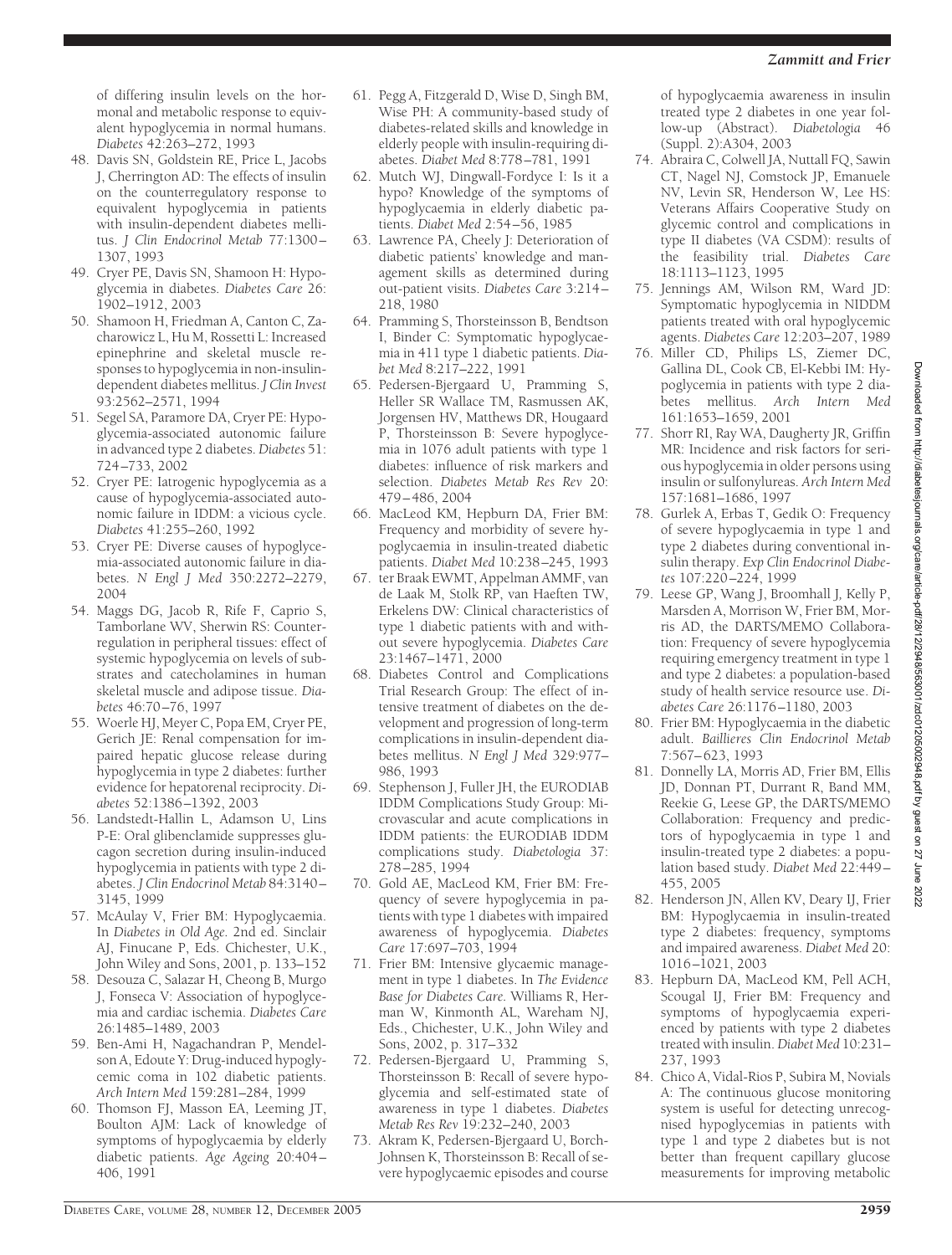control. *Diabetes Care* 26:1153–1157, 2003

- 85. Hay LC, Wilmhurst EG, Fulcher G: Unrecognized hypo- and hyperglycemia in well-controlled patients with type 2 diabetes mellitus: the results of continuous glucose monitoring. *Diab Technol Therap* 5:19–26, 2003
- 86. Murata GH, Hoffman RM, Shah JH, Wendel CS, Duckworth WC: A probabilistic model for predicting hypoglycemia in type 2 diabetes mellitus. *Arch Intern Med* 164:1445–1450, 2004
- 87. Chipkin SR, Klugh SA, Chasan-Taber L: Exercise and diabetes. *Cardiol Clin* 19: 489–505, 2001
- 88. Trovati M, Carta Q, Cavalot F, Vitali S, Banaudi C, Lucchina PG, Fiocchi F, Emanuelli G, Lenti G: Influence of physical training on blood glucose control, glucose tolerance, insulin secretion and insulin action in non-insulin-dependent diabetic patients. *Diabetes Care* 7:416– 420, 1984
- 89. Larsen JJ, Dela F, Kjaer M, Galbo H: The effect of moderate exercise on postprandial glucose homeostasis in NIDDM patients. *Diabetologia* 40:447–453, 1997
- 90. Minuk HL, Vranic M, Marliss EB, Hanna AK, Albisser AM, Zinman B: Glucoregulatory and metabolic response to exercise in obese noninsulin-dependent diabetes. *Am J Physiol* 240:E458–E464, 1981
- 91. Devlin JT, Hirshman M, Horton ED, Horton ES: Enhanced peripheral and splanchnic insulin sensitivity in NIDDM men after single bout of exercise. *Diabetes* 36:434–439, 1987
- 92. Rasmussen BM, Christiansen C, Rasmussen OW, Hansen C, Hermansen K: Alcohol and postexercise metabolic responses in type 2 diabetes. *Metabolism* 48:597–602, 1999
- 93. Avogaro A, Beltramello P, Gnudi L, Maran A, Valerio A, Miola M, Marin N, Crepaldi C, Confortin L, Costa F: Alcohol intake impairs glucose counterregulation during acute insulin-induced hypoglycemia in IDDM patients: evidence for a critical role of free fatty acids. *Diabetes* 42:1626–1634, 1993
- 94. Rasmussen BM, Orskov L, Schmitz O, Hermansen K: Alcohol and glucose counterregulation during acute insulininduced hypoglycaemia in type 2 diabetic subjects. *Metabolism* 50:451–457, 2001
- 95. Asplund K, Wilholm B-E, Lithner F: Glibenclamide-associated hypoglycaemia: a report on 57 cases. *Diabetologia* 24:412–417, 1983
- 96. Hartling SG, Faber OK, Wegmann M-L, Wahlin-Boll E, Melander A: Interaction of ethanol and glipizide in humans. *Diabetes Care* 10:683–686, 1987
- 97. Seltzer HS: Drug-induced hypoglycemia: a review of 1418 cases. *Endocrinol*

*Metab Clin North Am* 18:163–183, 1989

- 98. Campbell IW: Hypoglycaemia and type 2 diabetes: sulphonylureas. In *Hypoglycaemia and Diabetes*: *Clinical and Physiological Aspects.* Frier BM, Fisher BM, Eds. London, Edward Arnold, 1993, p. 387– 392
- 99. Campbell IW, Chalmers J, Herlihy OM: Sulphonylurea-induced hypoglycaemia in elderly people with diabetes. *Practical Diabetes* 11:102–103, 1994
- 100. Burge MR, Zeise T-M, Sobhy TA, Rassam AG, Schade DS: Low-dose ethanol predisposes elderly fasted patients with type 2 diabetes to sulfonylurea-induced low blood glucose. *Diabetes Care* 22:2037– 2043, 1999
- 101. Tattersall RB: Frequency, causes and treatment of hypoglycaemia. In *Hypoglycaemia in Clinical Diabetes.* Frier BM, Fisher BM, Eds. Chichester, U.K., John Wiley and Sons, 1999, p. 55–88
- 102. Harrigan RA, Nathan MS, Beattie P: Oral agents for the treatment of type 2 diabetes mellitus: pharmacology, toxicity and treatment. *Ann Emerg Med* 38:68–78, 2001
- 103. United Kingdom Prospective Diabetes Study Group: A 6 year randomised controlled trial comparing sulfonylurea, insulin and metformin therapy in patients with newly diagnosed type 2 diabetes that could not be controlled with diet therapy (UKPDS 24). *Ann Intern Med* 128:165–175, 1998
- 104. Ferner RE, Neil HAW: Sulphonylureas and hypoglycaemia. *Br Med J* 296:949– 950, 1988
- 105. DeFronzo RA: Pharmacologic therapy for type 2 diabetes mellitus. *Ann Intern Med* 131:281–303, 1999
- 106. Davis TM, Daly F, Walsh JP, Ilett KF, Beilby JP, Dusci LJ, Barrett PH: Pharmacokinetics and pharmacodynamics of gliclazide in Caucasians and Australian Aborigines with type 2 diabetes. *Br J Clin Pharmacol* 49:223–230, 2000
- 107. Harrower A: Gliclazide modified release: from once-daily administration to 24 hour blood glucose control. *Metabolism* 49 (Suppl. 2):7–11, 2000
- 108. Schernthaner G: Gliclazide modified release: a critical review of pharmacodynamic, metabolic and vasoprotective effects. *Metabolism* 52 (Suppl. 1):29–34, 2003
- 109. Stahl M, Berger W: Higher incidence of severe hypoglycaemia leading to hospital admission in type 2 diabetic patients treated with long-acting versus shortacting sulphonylureas. *Diabet Med* 16:586–590, 1999
- 110. Del Prato, Aragona M, Coppelli A: Sulfonylureas and hypoglycaemia. *Diabetes Nutr Metab* 15:444–451, 2002
- 111. Rendell M: The role of sulphonylureas in the management of type 2 diabetes mellitus. *Drugs* 64:1339–1358, 2004
- 112. Tessier D, Dawson K, Tetrault JP, Bravo G, Meneilly GS: Glibenclamide versus gliclazide in type 2 diabetes of the elderly. *Diabet Med* 11:974–980, 1994
- 113. Jonsson A, Chan JC, Rydberg T, Vaaler S, Hallengren B, Cockram CS, Critchley JA, Melander A: Pharmacodynamics and pharmacokinetics of intravenous glibenclamide in Caucasian and Chinese patients with type-2 diabetes. *Eur J Clin Pharmacol* 55:721–727, 2001
- 114. ter Braak EWMT, Appelman AMMF, van Der Tweel I, Erkelens DW, van Haeften TW: The sulfonylurea glibenclamide induces impairment of glucagon and growth hormone responses during mild insulin-induced hypoglycemia. *Diabetes Care* 25:107–112, 2002
- 115. Banarer S, McGregor V, Cryer PE: Intraislet hyperinsulinemia prevents the glucagon response to hypoglycemia despite an intact autonomic response. *Diabetes* 51:958–965, 2002
- 116. Asplund K, Wilholm B-E, Lundman B: Severe hypoglycaemia during treatment with glipizide. *Diabet Med* 8:726–731, 1991
- 117. Muller G, Hartz D, Punter J, Okonomopulos R, Kramer W: Differential interaction of glimepiride and glibenclamide with the  $\beta$ -cell-sulfonylurea receptor: binding characteristics. *Biochim Biophys Acta* 1191:267–277, 1994
- 118. Draeger KE, Wernicke-Panten K, Lomp H-J, Schuler E, Rosskamp R: Long-term treatment of type 2 diabetic patients with the new oral antidiabetic agent glimepiride (Amaryl): a double-blind comparison with glibenclamide. *Horm Metab Res* 28:419–425, 1996
- 119. Raptis SA, Hatziagelaki E, Dimitriadis G, Draeger KE, Pfeiffer C, Raptis AE: Comparative effects of glimepiride and glibenclamide on blood glucose, C-peptide and insulin concentrations in the fasting and postprandial state in normal man. *Exp Clin Endocrinol Diabetes* 107:350– 355, 1999
- 120. Holstein A, Plaschke A, Egberts E-H: Lower incidence of severe hypoglycemia in patients with type 2 diabetes treated with glimepiride versus glibenclamide. *Diabetes Metab Res Rev* 17:467–473, 2001
- 121. Veitch PC, Clifton-Bligh RJ: Long-acting sulphonylureas: long-acting hypoglycemia. *Med J Australia* 180:84–85, 2004
- 122. Rosenkranz B, Profozic V, Metalko Z, Mrzljak V, Lange C, Malerczyk V: Pharmacokinetics and safety of glimepiride at clinical doses in diabetic patients with renal impairment. *Diabetologia* 39: 1617–1624, 1996
- 123. Schernthaner G, Grimaldi A, Di Mario U, Drzewoski J, Kempler P, Kvapil M, Novials A, Rottiers R, Rutten GEHM, Shaw KM, the GUIDE Study: Double blind comparison of once-daily glicla-